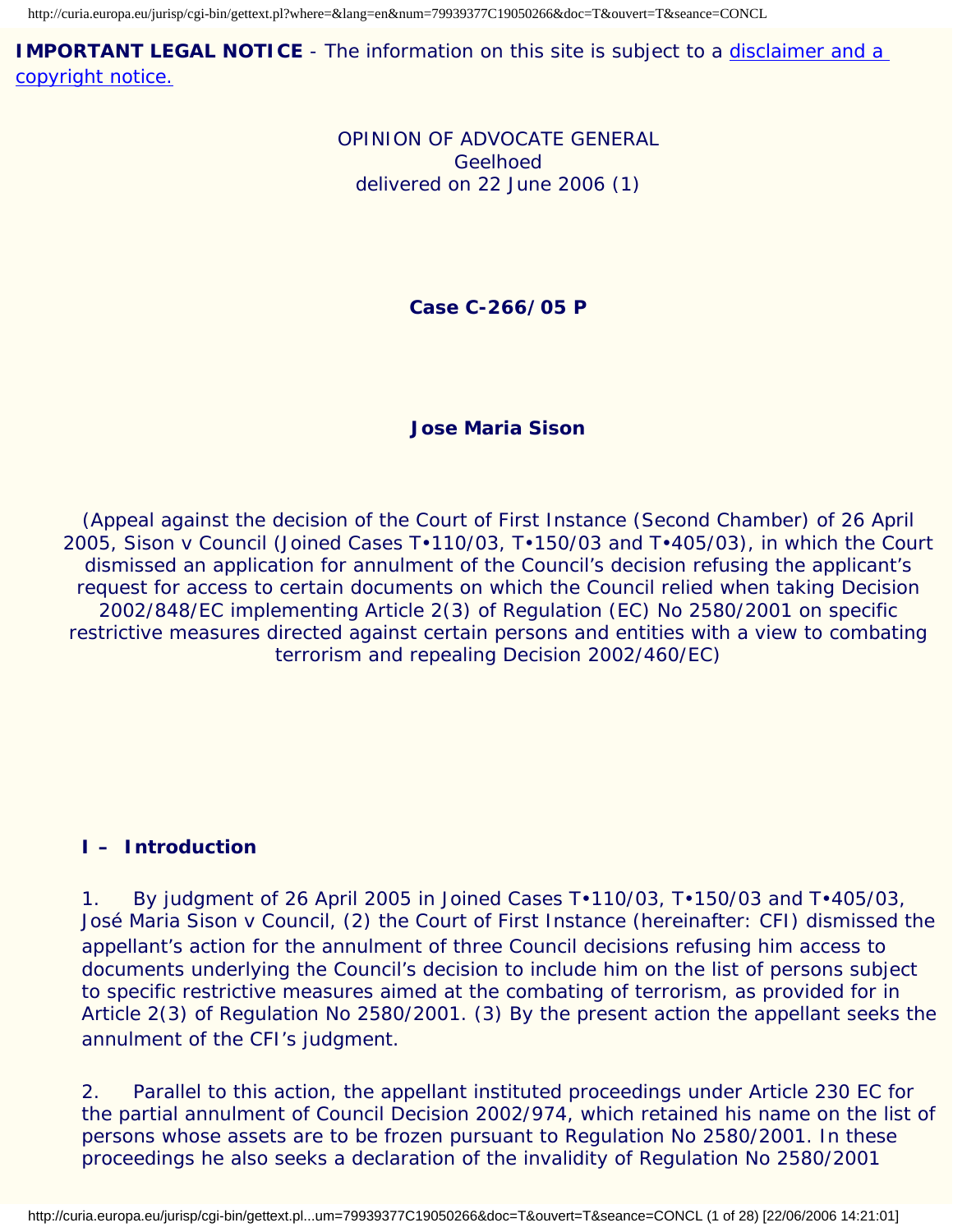under Article 241 EC and compensation on the basis of Articles 235 and 288 EC. This case was registered under number T $\cdot$ [4](#page-25-1)7/03 and is currently pending before the CFI. (4)

## <span id="page-1-0"></span>**II – Relevant provisions**

...

3. Article 2(1) and (3) to (6) of Regulation No 1049/2001 regarding public access to European Parliament, Council and Commission documents [\(5\)](#page-25-2) describe the scope *ratione personae* and *ratione materiae* of the regulation in the following terms:

<span id="page-1-1"></span>'1. Any citizen of the Union, and any natural or legal person residing or having its registered office in a Member State, has a right of access to documents of the institutions, subject to the principles, conditions and limits defined in this Regulation.

3. This Regulation shall apply to all documents held by an institution, that is to say, documents drawn up or received by it and in its possession, in all areas of activity of the European Union.

4. Without prejudice to Articles 4 and 9, documents shall be made accessible to the public either following a written application or directly in electronic form or through a register. In particular, documents drawn up or received in the course of a legislative procedure shall be made directly accessible in accordance with Article 12.

5. Sensitive documents as defined in Article 9(1) shall be subject to special treatment in accordance with that Article.

6. This Regulation shall be without prejudice to rights of public access to documents held by the institutions which might follow from instruments of international law or acts of the institutions implementing them.'

4. Exceptions to the right of access to documents held by Community institutions are laid down in Article 4 of Regulation No 1049/2001. The following provisions are relevant to the present case:

'1. The institutions shall refuse access to a document where disclosure would undermine the protection of:

(a) the public interest as regards:

- public security,
- ...
- international relations.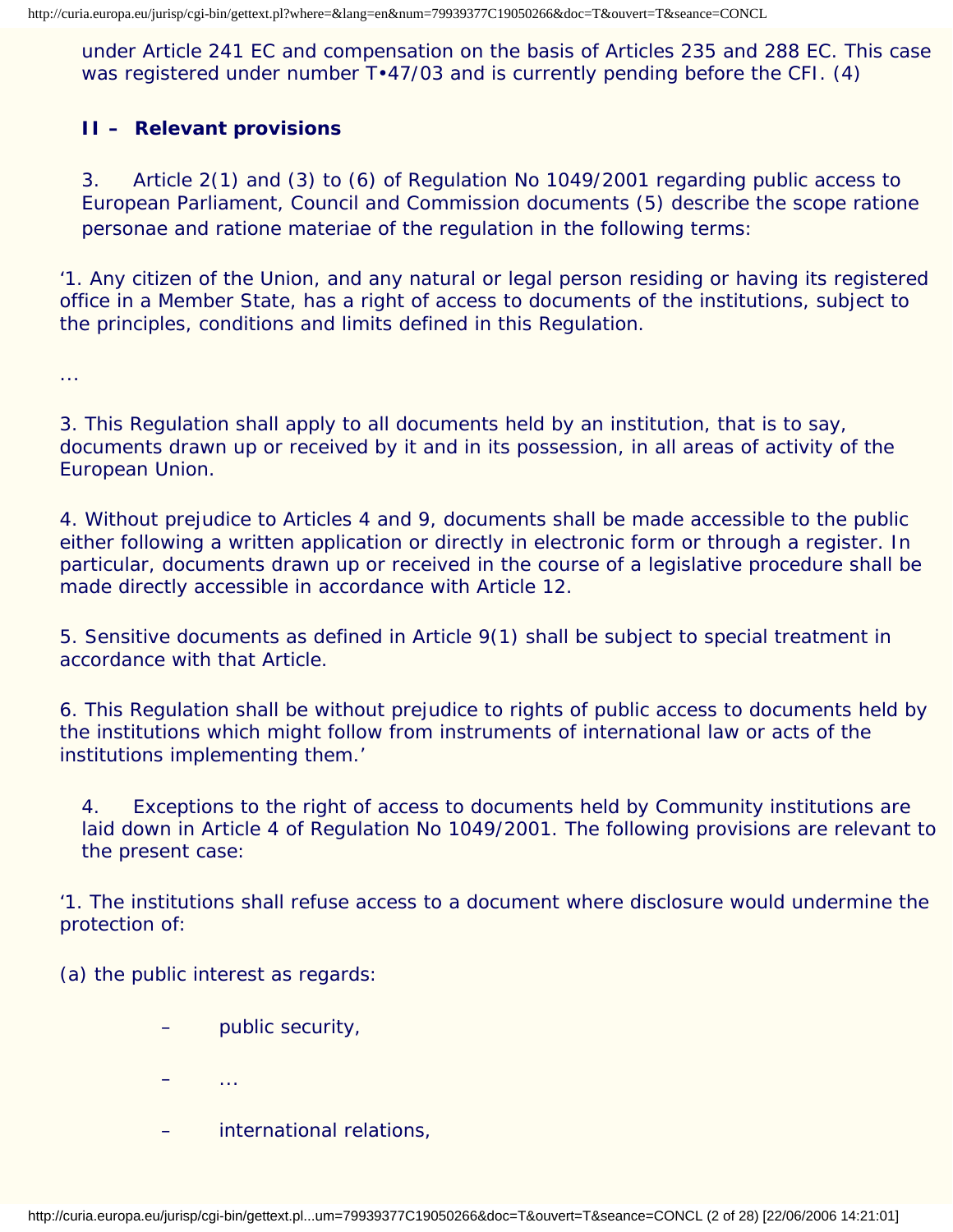– ...

– ...

5. A Member State may request the institution not to disclose a document originating from that Member State without its prior agreement.

6. If only parts of the requested document are covered by any of the exceptions, the remaining parts of the document shall be released.

... .'

5. Article 9 of Regulation No 1049/2001 contains the following provisions on the treatment of sensitive documents:

'1. Sensitive documents are documents originating from the institutions or the agencies established by them, from Member States, third countries or International Organisations, classified as "TRÈS SECRET/TOP SECRET", "SECRET" or "CONFIDENTIEL" in accordance with the rules of the institution concerned, which protect essential interests of the European Union or of one or more of its Member States in the areas covered by Article  $4(1)(a)$ , notably public security, defence and military matters.

...

3. Sensitive documents shall be recorded in the register or released only with the consent of the originator.

4. An institution which decides to refuse access to a sensitive document shall give the reasons for its decision in a manner which does not harm the interests protected in Article 4.

... .'

## **III – Facts**

6. The factual background to this case was summarised by the CFI at paragraphs 2 to 7 of the contested judgment as follows:

'2. On 28 October 2002, the Council of the European Union adopted Decision 2002/848/EC implementing Article 2(3) of Regulation (EC) No 2580/2001 on specific restrictive measures directed against certain persons and entities with a view to combating terrorism and repealing Decision 2002/460/EC (OJ 2002 L 295, p. 12). That decision included the applicant in the list of persons whose funds and financial assets are to be frozen pursuant to that regulation ("the list at issue"). That list was updated, inter alia, by Council Decision 2002/974/EC of 12 December 2002 (OJ 2002 L 337, p. 85) and Council Decision 2003/480/EC of 27 June 2003 (OJ 2003 L 160, p. 81), repealing the previous decisions and establishing a new list. The applicant's name was retained on that list on each occasion.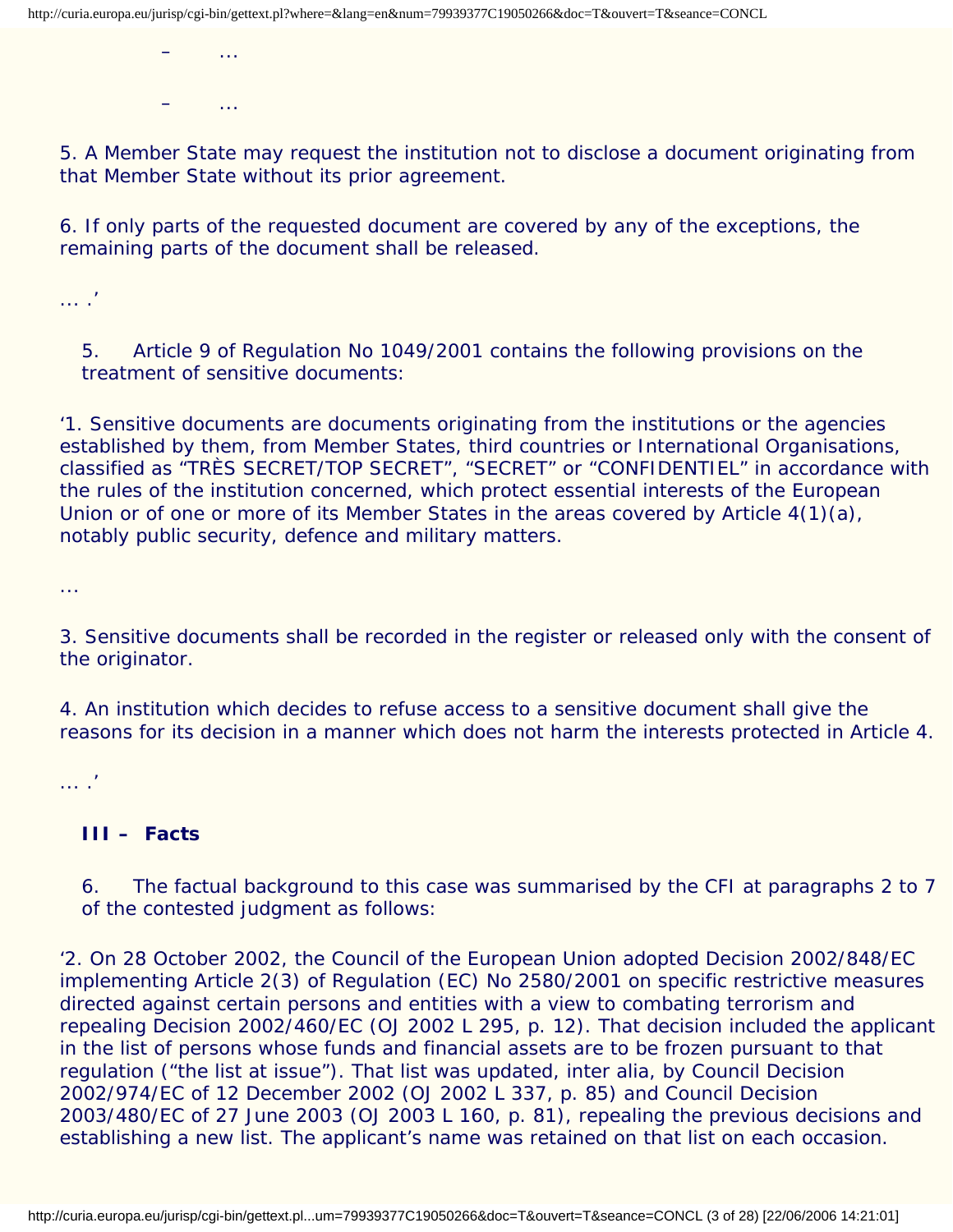3. Under Regulation No 1049/2001, the applicant requested, by confirmatory application of 11 December 2002, access to the documents which had led the Council to adopt Decision 2002/848 and disclosure of the identity of the States which had provided certain documents in that connection. By confirmatory application of 3 February 2003, the applicant requested access to all the new documents which had led the Council to adopt Decision 2002/974 maintaining him on the list at issue and disclosure of the identity of the States which had provided certain documents in that connection. By confirmatory application of 5 September 2003, the applicant specifically requested access to the report of the proceedings of the Permanent Representatives Committee (Coreper) 11 311/03 EXT 1 CRS/CRP concerning Decision 2003/480, and to all the documents submitted to the Council prior to the adoption of Decision 2003/480, which form the basis of his inclusion and maintenance on the list at issue.

4. The Council's response to each of those applications, given by confirmatory decisions of 21 January 2003, 27 February 2003 and 2 October 2003 respectively ("the first decision refusing access", "the second decision refusing access" and "the third decision refusing access" respectively), was a refusal of even partial access.

5. As regards the first and second decisions refusing access, the Council stated that the information which had led to the adoption of the decisions establishing the list at issue was to be found in the summary reports of the Coreper proceedings of 23 October 2002 (13 441/02 EXT 1 CRS/CRP 43) and 4 December 2002 (15 191/02 EXT 1 CRS/CRP 51) respectively, which were classified as "CONFIDENTIEL UE".

6. The Council refused to grant access to those reports, invoking the first and third indents of Article 4(1)(a) of Regulation No 1049/2001. It stated, first, that "disclosure of [those reports] and of the information in possession of the authorities of the Member States combating terrorism, could give the persons, groups or entities which are the subject of this information the opportunity to prejudice the efforts of these authorities and would thus seriously undermine the public interest as regards public security". Secondly, in the Council's view, the "disclosure of the information concerned would also undermine the protection of the public interest as regards international relations because third States' authorities [we]re also involved in the action taken in the fight against terrorism". The Council refused to grant partial access to that information on the ground that it was "all … covered by the aforesaid exceptions". The Council also refused to disclose the identity of the States which had provided the relevant information, stating that "the originating authority(ies) of this information, after consultation in accordance with Article 9(3) of Regulation No 1049/2001, is (are) opposed to the disclosure of the information requested".

7. As regards the third decision refusing access, the Council first stated that the applicant's request concerned the same document as that in respect of which disclosure had been refused to him by the first decision refusing access. The Council confirmed its first decision refusing access and added that access to report 13 441/02 also had to be refused on the basis of the exception relating to court proceedings (second indent of Article 4(2) of Regulation No 1049/2001). The Council then acknowledged that it had by mistake identified report 11 311/03, relating to Decision 2003/480, as relevant. It explained in that regard that it had received no further information or documents justifying the revocation of Decision 2002/848 in so far as it concerns the applicant.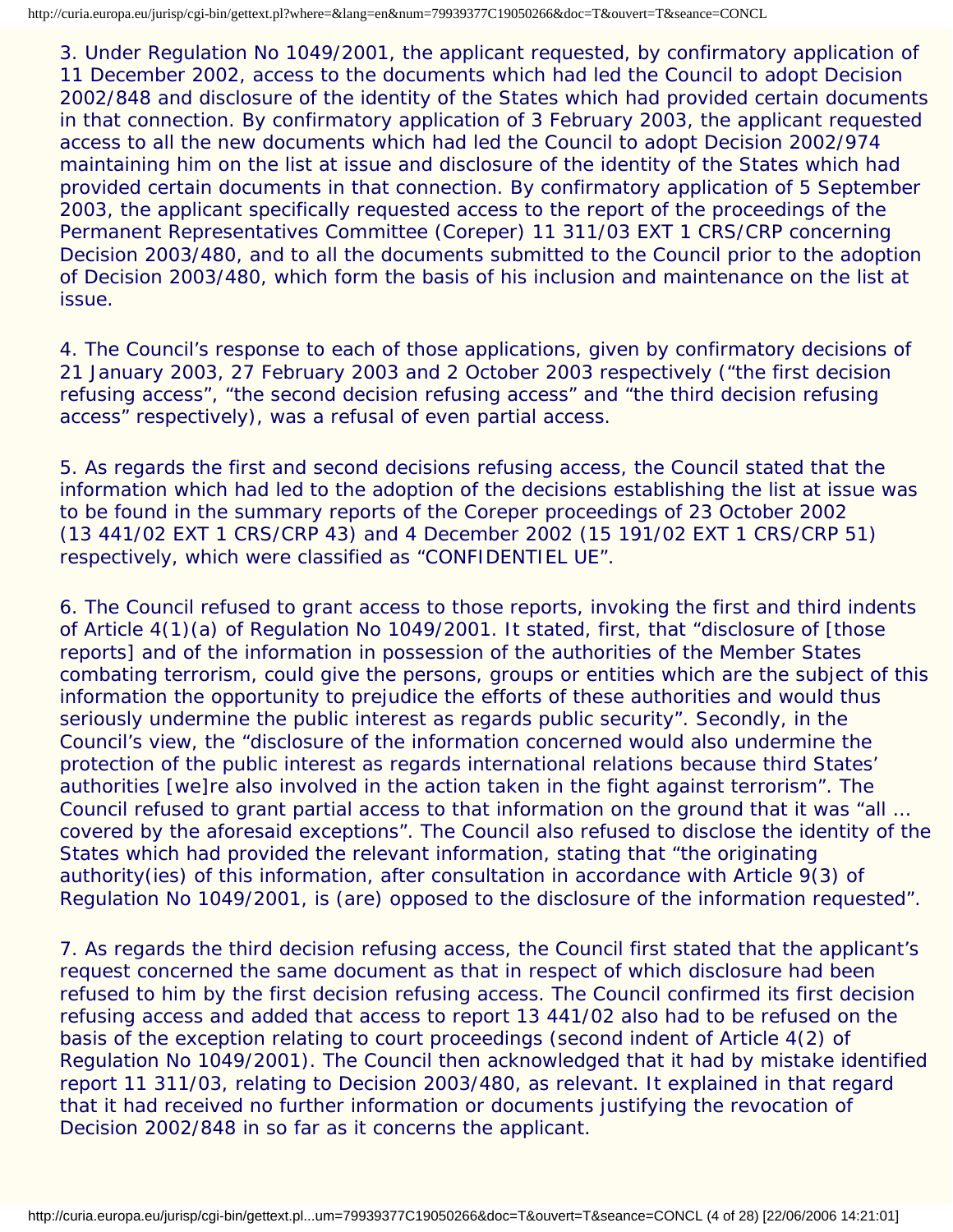# **IV – Form of order sought**

7. In the contested judgment, the CFI dismissed the applications in Cases T•110/03 and T•150/03 as unfounded. In case T•405/03 it dismissed part of the application as inadmissible and the remainder as unfounded.

8. The appellant submits, for the reasons given below, that the Court should:

– annul the Judgment of the Court of First Instance (Second Chamber) of 26 April 2005 in Joined Cases T•110/03, T•150/03 and T•405/03.

– annul, on the basis of Article 230 EC, the following: (a) Council Decision of 2nd February 2003 (06/c/01l03): Answer adopted by the council on the 2nd February 2003 to the confirmatory application of Mr Jan Fermon sent by fax on the 3rd February 2002 under Article 7(2) of the Regulation No 1049/2001, notified to the appellant's counsel on 28 February 2003; (b) Council Decision of 21 January 2003 (411c/01/02): Answer adopted by the Council on the 21st of January 2003 to the confirmatory application of Mr Jan Fermon sent by fax on the 11 of December 2002 under Article 7(2) of the Regulation No 104912001, notified to the appellant's counsel on 23 January 2003; and (c) Council Decision of 2 October 2003 (36/c/02/03): Reply adopted by the council on 2 October 2003 to the confirmatory application by Mr Jan Fermon (2/03) made to the Council by telefax on 5 September 2003 registered by the General Secretariat of the Council on 8 September 2003, pursuant to Article 7(2) of Regulation No 104912001, for access to documents.

- require the Council to bear the costs of suit.
- 9. The Council asks the Court to
	- dismiss the appeal as unfounded. and
	- order the Appellant to pay the costs of these proceedings.

## **V – Pleas in law**

10. The appellant advances five pleas in law which may be summarised as follows:

1. By unduly limiting the scope of its review of legality of the Council's decisions refusing access, the CFI infringed Articles 220, 225 and 230 EC, the general principles of Community law enshrined in Articles 6 and 13 of the European Convention for the Protection of Human Rights and Fundamental Freedoms (hereinafter: ECHR) and the rights of defence.

2. The interpretation given by the CFI to the exceptions to the right to (partial) access to documents in effect leads to complete discretion of the Council and to a complete denial of the right of access to documents and thus infringes Article 1, second paragraph, EU, Article 6(1) EU, Article 255 EC and Article 4(1)(a) and Article 4(6) of Regulation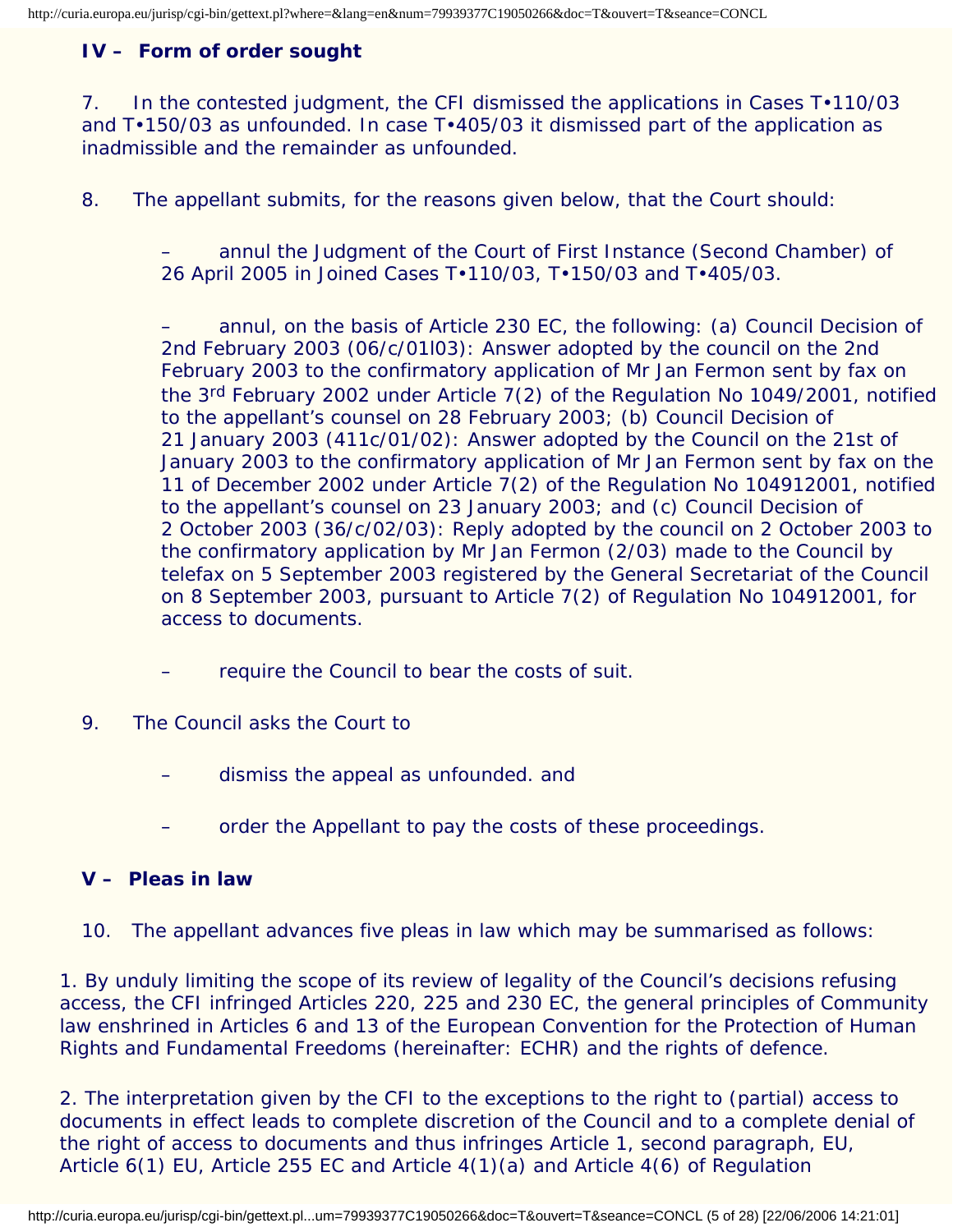No 1049/2003, as well as Articles 220, 225 and 230 EC.

3. By accepting the brief and formulaic reasons given by the Council in respect of the refusal to grant (partial) access to the requested documents, the CFI infringed the obligation to state reasons laid down in Article 253 EC.

4. By limiting the scope of the application, the CFI infringed the right of access to documents, guaranteed by Article 255 EC, the presumption of innocence guaranteed by Article 6(2) ECHR and the right to an effective remedy to violations of the rights enshrined in the ECHR, guaranteed by Article 13 ECHR.

5. The CFI misinterpreted Article 4(5) and Article 9(3) of Regulation No 1049/2001 by holding that these provisions only refer to 'documents' and that, consequently, the Council was justified in refusing to disclose the identity of the Member States which had communicated them where these States were opposed this.

## **VI – Analysis**

## A – *Preliminary remarks*

11. I would observe at the outset that to the extent that the appellant requests the Court to annul the Council's decisions refusing access to the documents requested, it must in the way it is presented be dismissed as manifestly inadmissible in view of the fact that it is only the CFI's judgment which can be the subject of an appeal. ([6](#page-25-3))

<span id="page-5-0"></span>12. Secondly, it should be noted that, as the reasons given for dismissing the applications in Cases T•150/03 and T•405/03 are not challenged in the appellant's pleas of law, the present appeal must be regarded as concerning the CFI's judgment in Case T •110/03 relating to the first decision refusing access.

B – *First plea in law: infringement of Articles 220, 225 and 230 EC and the rights of the defence as guaranteed by Article 6 and 13 ECHR*

1. The CFI's judgment

13. As regards the scope of its review of the legality of the Council's decisions refusing access on the basis of the mandatory exceptions laid down in Article 4(1)(a) of Regulation No 1049/2001, the CFI held:

<span id="page-5-1"></span>'46. With regard to the scope of the Court's review of the legality of a decision refusing access, it should be noted that, in *Hautala* v *Council*, [\(7\)](#page-25-4) ... and *Kuijer* v *Council* ([8](#page-25-5)) ..., the Court recognised that the Council enjoys a wide discretion in the context of a decision refusing access founded, as in this case, in part, on the protection of the public interest concerning international relations. In *Kuijer* v *Council*, such a discretion was conferred on an institution when it justifies its refusal of access by reference to the protection of the public interest in general. Thus, in areas covered by the mandatory exceptions to public access to documents, provided for in Article  $4(1)(a)$  of Regulation No 1049/2001, the institutions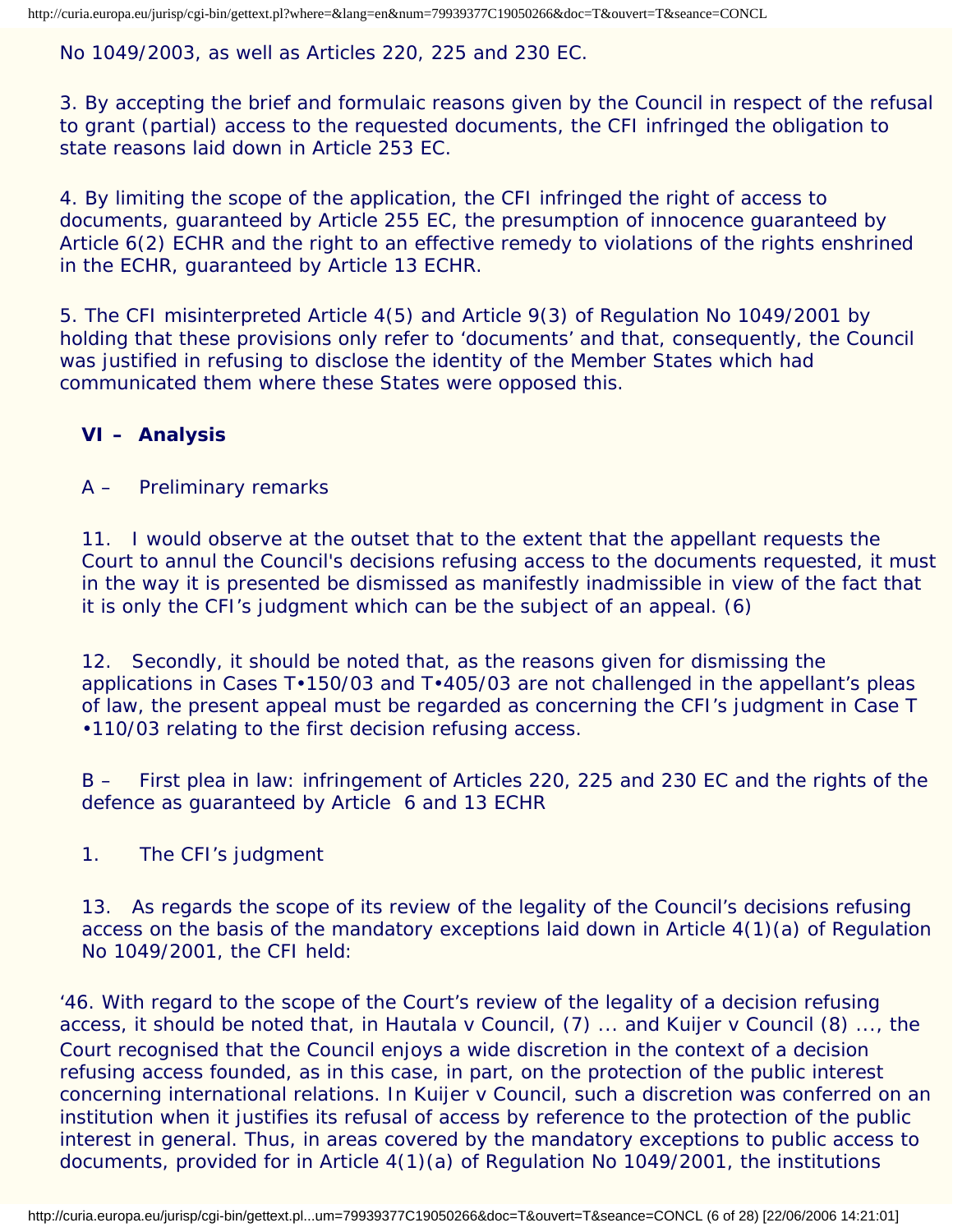#### enjoy a wide discretion.

47. Consequently, the Court's review of the legality of decisions of the institutions refusing access to documents on the basis of the exceptions relating to the public interest provided for in Article 4(1)(a) of Regulation No 1049/2001 must be limited to verifying whether the procedural rules and the duty to state reasons have been complied with, the facts have been accurately stated, and whether there has been a manifest error of assessment of the facts or a misuse of powers (see, by analogy, *Hautala* v *Council*, paragraphs 71 and 72, confirmed on appeal, and *Kuijer* v *Council*, paragraph 53).'

#### 2. Appellant

14. According to the appellant the CFI, in the paragraphs cited above, erroneously restricted the scope of its powers of reviewing the legality of the Council's decisions refusing access to the requested documents by holding that the Council enjoys a wide discretion in invoking the grounds related to the public interest under Article 4(1)(a) of Regulation No 1049/2001 and by inferring from this that its own role is restricted to verifying whether the procedural rules and the duty to state reasons have been complied with, the facts have been accurately stated, and whether there has been a manifest error of assessment of the facts or a misuse of powers. This interpretation, which amounts to unfettered discretion of the Council in applying the exception on grounds related to the public interest, goes against the will of the Community legislator which was aimed at establishing complete judicial control of the legality of decisions refusing access in the interest of ensuring transparency. He refers in this regard to Article 67(3) of the Rules of Procedure of the CFI, ([9\)](#page-25-6) which enables the CFI to consult the requested documents.

<span id="page-6-1"></span><span id="page-6-0"></span>15. The appellant observes that his case must be distinguished from that of *Hautala*, ([10](#page-25-7)) which the CFI relied on for guidance. He points out that, unlike the documents involved in *Hautala*, the requested documents in his case fall within the scope of the EC Treaty and not of that of Title V of the Treaty on European Union on the common foreign and security policy. In addition, in *Hautala* the document concerned was produced for internal use, not for publication. By contrast, the documents to which he seeks access were adopted in the context of a legislative process leading to a decision of the Council and did not contain information the disclosure of which would risk causing tension with third countries. Finally, his case must be distinguished from *Hautala* as the appellant is personally concerned with the requested documents. By holding, at paragraph 52 of the contested judgment, that the particular interest which may be asserted by a requesting party in obtaining access to a document concerning him personally cannot be taken into account when applying the mandatory exceptions provided for by Article 4(1)(a) of Regulation No 1049/2001, the CFI contradicted its case law according to which the Council is required to carry out a 'genuine examination of the particular circumstances of the case'. [\(11\)](#page-25-8)

<span id="page-6-2"></span>16. The appellant maintains that by limiting the scope of its review, the CFI violated his rights of the defence as guaranteed by Article 6 ECHR. He also complains that the CFI did not respond to his arguments based on Article 6(3) ECHR according to which everyone charged with a criminal offence has the right to be informed in detail, of the nature and cause of the accusation against him. As a result, the CFI denied him an effective remedy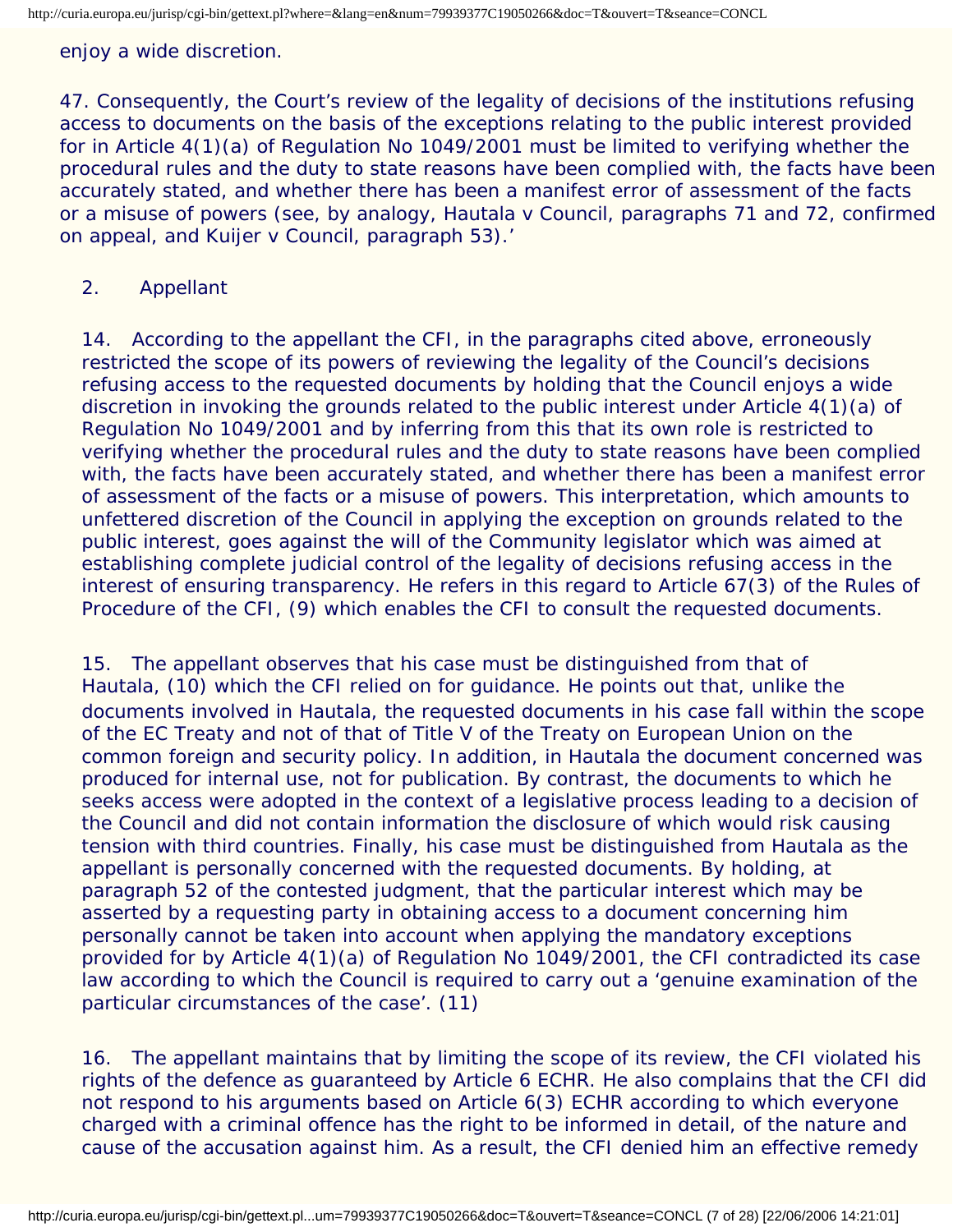http://curia.europa.eu/jurisp/cgi-bin/gettext.pl?where=&lang=en&num=79939377C19050266&doc=T&ouvert=T&seance=CONCL

## in respect of the protection of these rights as guaranteed by Article 13 ECHR.

## 3. Respondent

17. The Council considers that the differences between *Hautala* and the present case referred to by the appellant are irrelevant. It takes the view that the contested judgment is wholly consistent with the CFI's judgment in *Hautala* and that the limits to the extent of judicial review which follow from that case are applicable in the present case.

18. The CFI was correct in ruling that there is no need to take the appellant's particular interest in the documents requested into account. The Council's refusal was based on Article 4(1), first and third indents, of Regulation No 1049/2001, for which no balance of interests is required. Where disclosure of the document would undermine the protection of the public interest as regards public security and/or international relations, the Council is duty•bound to refuse access without examining whether the applicant might have an overriding personal interest in the document. In response to the appellant's assertion that the decision refusing access should be based on a 'genuine examination of the particular circumstances of the case', as required by *Hautala*, ([12](#page-26-0)) the Council states that this can only relate to objective circumstances, such as the content of the document and the risk of prejudice to the interests to be protected which its disclosure would entail.

<span id="page-7-0"></span>19. The Council rejects the appellant's argument based on Article 67(3) of the Rules of Procedure of the CFI. That provision is of a purely procedural nature and is aimed at enabling the CFI to examine a litigious document. It has no bearing on the scope of the CFI's powers of review.

#### 4. Assessment

20. The first question raised by the first plea in law put forward by the appellant concerns the extent of the judicial review of decisions refusing access to documents on the grounds of the mandatory exceptions laid down in Article 4(1) of Regulation No 1049/2001. Is this review restricted in the manner indicated by the CFI in *Hautala* and, in its wake, the contested judgment to determining whether procedural requirements and the duty to state reasons have been complied with, whether the facts have been accurately stated, whether there has been a manifest error of assessment of the facts or a misuse of powers? Or should it, as is suggested implicitly by the appellant, extend to assessing whether the public interest ground was correctly invoked, i.e. whether the Council was correct in maintaining that the public interests involved would be damaged if access to the requested documents were granted?

<span id="page-7-1"></span>21. Although the CFI's judgment in *Hautala* was appealed against, [\(13](#page-26-1)) the aspect of the scope of the judicial review in respect of the Council's reliance on the mandatory exceptions in denying access to documents was not dealt with by the Court in its judgment. This can be explained by the fact that it was the Council, which obviously did not have an interest in raising this point, and not the original applicant who was the appellant party. This question, therefore, remains to be considered by the Court.

22. The scope of the judicial review of decisions refusing access to documents held by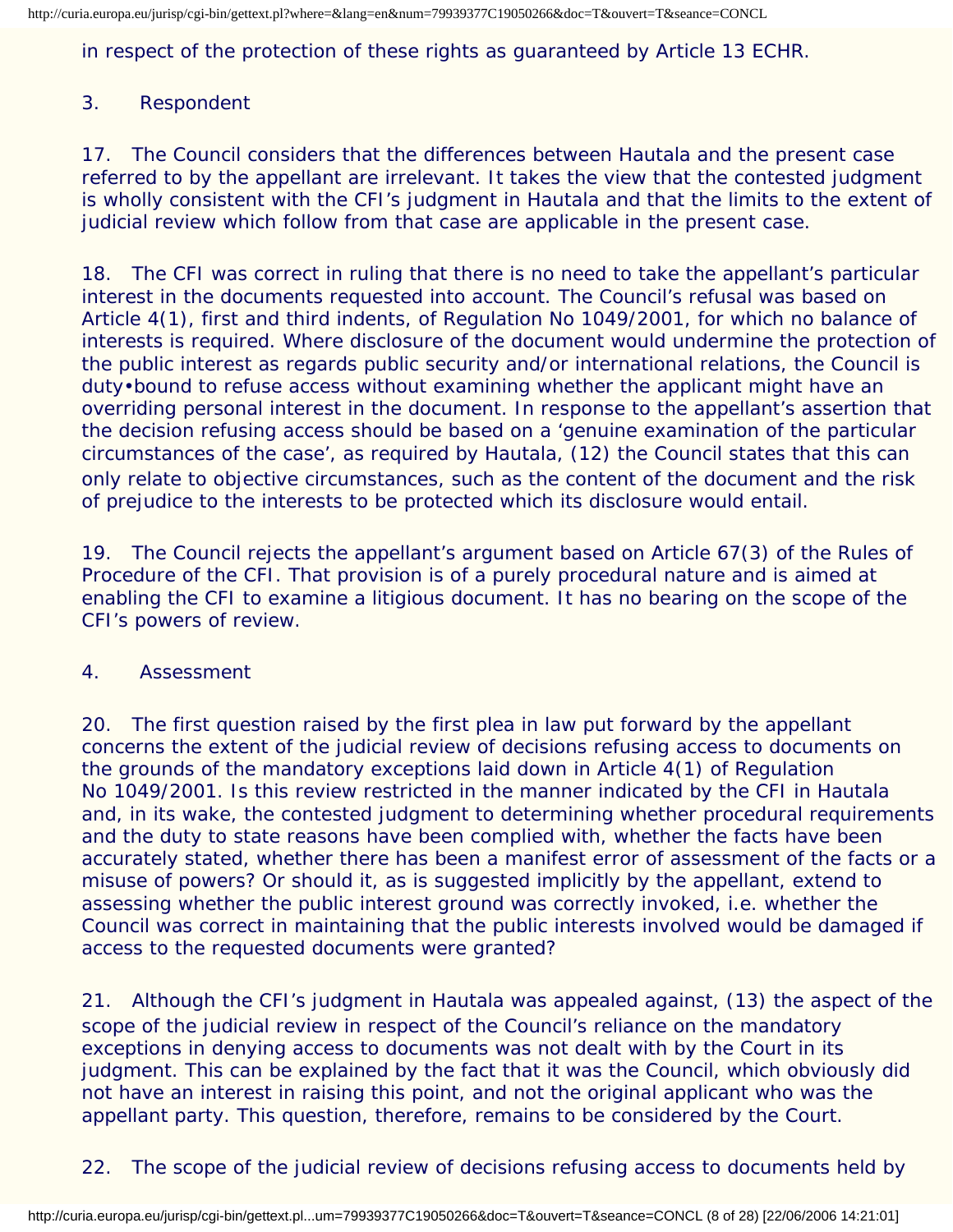one of the institutions of the EU on the basis of the exceptions provided for in Article 4 of Regulation No 1049/2001 must be determined in function of the nature of the interests covered by these exceptions and the system established by the regulation as a whole.

23. As the latter aspect is more general in character, it should be dealt with first. The basic principle established by Regulation No 1049/2001 is that the widest possible access to documents held by the institutions should be guaranteed. This principle serves the twofold purpose of creating the conditions for enabling citizens to exercise their rights of participation in public affairs, on the one hand, and of ensuring that citizens whose interests have been adversely and of affected by decisions taken by the institutions are in a position to defend their interests, on the other hand. ([14\)](#page-26-2)

<span id="page-8-2"></span><span id="page-8-1"></span><span id="page-8-0"></span>24. Where the preamble to the regulation states that its objective is 'to give the fullest *possible* effect to the right of the public access to documents' [\(15\)](#page-26-3) and that '[*i*]*n principle*, all documents of the institutions should be accessible to the public' ([16\)](#page-26-4), it is clear that there can be no absolute right of access to documents. Regulation No 1049/2001 recognises various public and private interests which require special protection and which, therefore, can be invoked by the institutions to refuse access to documents. These interests have been defined in Article 4 in various categories of exceptions to the right of access to documents.

25. The exceptions provided for in Article 4(1), (2) and (3) of Regulation No 1049/2001 are all, as such, drafted in mandatory terms: the institutions *shall* refuse access to a document where disclosure would undermine the protection of the interests concerned. However, in contrast with the exceptions in Article 4(1), those provided for in Article 4(2) and (3) make allowance for disclosure of the documents to which access has been requested if this is justified by an overriding public interest.

26. For the purpose of the present discussion on the scope of judicial review, two inferences can be drawn from this difference between the exceptions contained in Article 4(1) and those contained in Article 4(2) and (3).

27. The first is that it is clear from the explicit wording of the latter two provisions that they require institutions, in considering whether access to documents should be refused, to balance the particular interest to be protected by refusing disclosure (e.g. protection of commercial interests, court proceedings or the institutions decision•making process) against the general, public interest in the document concerned being made accessible. No such balancing of interests has been provided for in Article 4(1) of the regulation. On the contrary, it is apparent that balancing of interests was made by the Community legislator and has been laid down in the regulation itself: as the interests listed in that provision are deemed to be of overriding importance themselves there is no other interest which could outweigh them. This implies that if one of these interests is involved, the exception applies automatically.

28. The second inference to be drawn is that, in view of the fact that the interests protected under the exceptions in Article 4(2) of the regulation can only be outweighed by an overriding public interest, the personal interest an applicant may have in gaining access to a document is not relevant in that context. *Ipso facto* this must also apply in the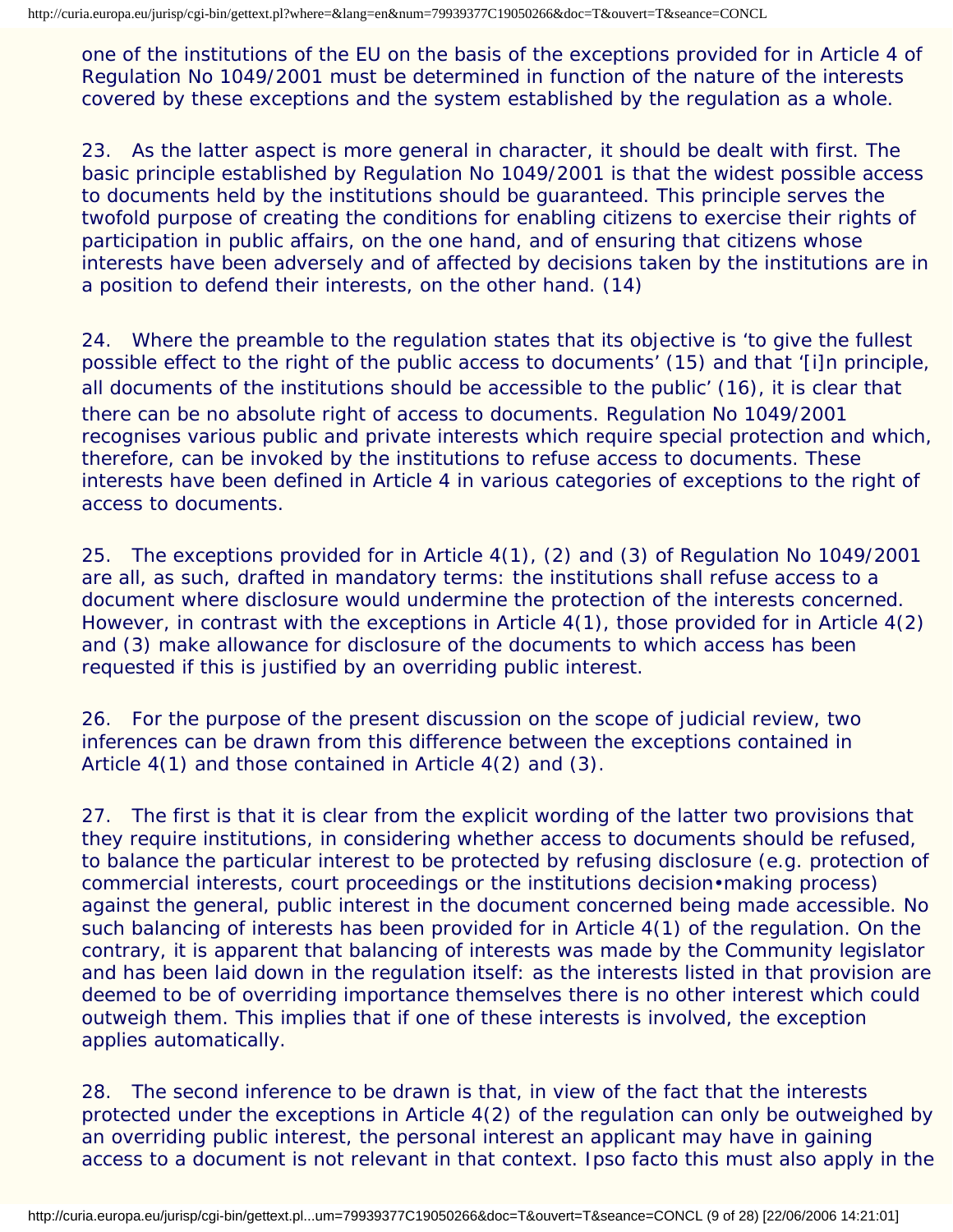context of Article 4(1) of the regulation which does not provide for a balancing of interests.

29. This is a first indication that the scope of judicial review is more restricted in the context of Article 4(1), than it is in the context of Article 4(2) of the regulation.

30. As regards the nature of the interests protected by the exceptions provided for in Article 4(1)(a) of Regulation No 1049/2001, notably public security and international relations, it should be recognised that these are interests for which the Council bears primary political responsibility, as is also apparent from Articles 11 to 28 EU. A decision whether or not to grant access to a document which has a bearing on these interests necessarily depends on policy considerations and must be taken on the basis of information which is available only to the competent political authorities. As the efficacy of policy in this area in many cases depends on confidentiality being observed, the Community institutions involved must have complete discretion in respect of determining whether one of the interests listed in Article 4(1)a could be undermined by disclosure of documents. If it considers that granting access to a document would undermine the interests of the European Union in these respects, it is under an obligation to refuse access, irrespective of the interests which the applicant may have in gaining access.

31. As it would transcend the nature of the judicial function for the Community courts to replace the assessment of the responsible political institutions by its own judgment, it follows that judicial review of decisions refusing access on the grounds listed in Article 4(1)(a) of Regulation No 1049/2001 is, in principle, restricted. I would, therefore, conclude that the CFI was correct in holding that the scope of judicial review in respect of decisions refusing access under Article 4(1) of the regulation must be limited to verifying whether the procedural rules and the duty to state reasons have been complied with, the facts have been accurately stated, and whether there has been a manifest error of assessment of the facts or a misuse of powers.

32. I would add, that this restriction of the scope of judicial review does not amount to unfettered discretion, as is alleged by the appellant, of an institution relying on Article  $4(1)(a)$  of the regulation in refusing access to a document. Where review is focussed on the aspects indicated by the CFI, particularly on the statement of reasons given to justify the refusal to grant access, it can effectively be established whether the reliance on the mandatory exceptions by the institution concerned is genuine and that that institution was entitled to consider that disclosure of a document would pose a threat to the public interest.

33. I do not agree with the appellant where he states that it was the aim of the Community legislator to establish complete judicial control in respect of decisions refusing access to documents under Regulation and that this is apparent from Article 67(3) of the CFI's Rules of Procedure. That provision merely determines that, where the document to which access has been denied is produced before the CFI in proceedings relating to the legality of that denial, the document shall not be communicated to the other parties. Indeed, the fact that the document concerned has been produced by the institution or has been requested by the CFI under Article 65 of its Rules of Procedure does not entitle the CFI to replace the Council's assessment by its own. It does enable the CFI to verify whether or not the institution concerned made a manifest error in invoking the exceptions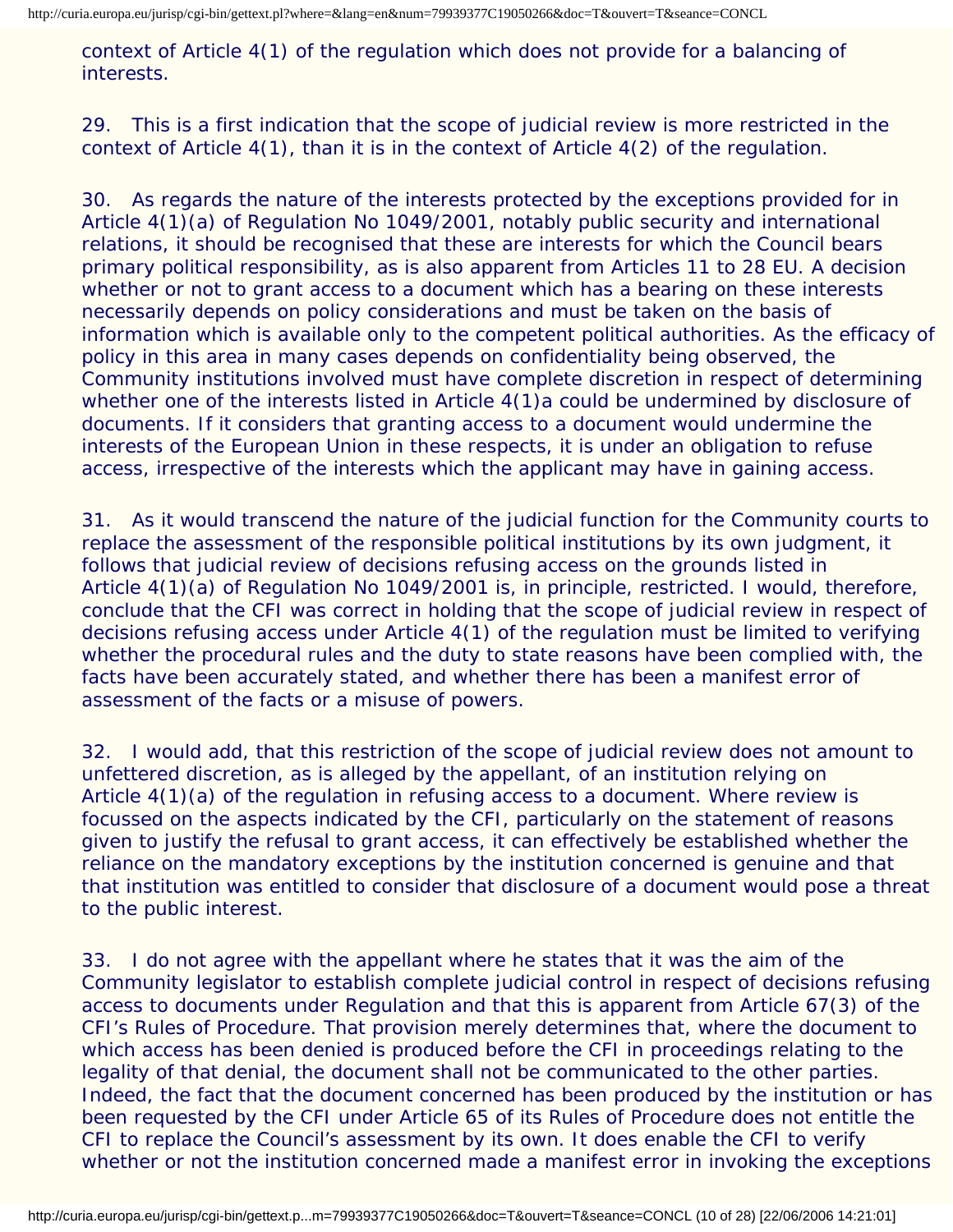## of Article  $4(1)(a)$  of the Regulation.

34. Where appellant seeks to distinguish his case from *Hautala* on the grounds mentioned in paragraph 15 above, it is debatable whether these grounds are either relevant or even correct. Firstly, it is apparent that although the decision refusing access related to documents underlying a decision adopted under the EC Treaty as distinct from Title V of the EU Treaty, it is obvious that it was closely connected to Common Position 2001/931/CFSP. Be that as it may, Regulation No 1049/2001 applies equally to documents relating to the common foreign and security policy. The contention that the document concerned was not drawn up for internal use is untenable in view of its obvious confidential character. The decisions implementing Article 2(3) of Regulation No 2580/2001 cannot, moreover, be regarded as being legislative in character. The fact that the appellant was personally concerned, as distinct from the situation in *Hautala*, is irrelevant in view of the fact that, as was concluded in paragraph 28 above, personal interest plays no role in the assessment of whether access should be granted to documents. The fact that the appellant's personal interest was not taken into account does not, therefore, imply that there was no genuine examination of the circumstances relating to the possible disclosure of the document requested.

35. Finally, the refusal to grant access to a document covered by one of the mandatory exceptions of Article  $4(1)(a)$  cannot in itself be regarded as an infringement of the appellant's rights of defence. What is relevant in this context that he is adequately informed of the reasons for his inclusion on the list of persons, to whom the restrictive measures imposed under Regulation No 2580/2001 apply. This can be done by other means than granting access to a document which is considered by the Council to be confidential. This is, however, a matter to be considered in the context of the action challenging the legality of the inclusion and maintenance of his name on the list referred to above which is currently pending before the CFI.

36. I, therefore, conclude that the first plea in law must fail.

C – *Second plea in law: infringement of the right of access to documents resulting from a too restrictive interpretation of the exceptions to that right*

1. The CFI's judgment

37. On the question as to whether, the Council made a manifest error of assessment in considering that disclosure of the document requested could undermine the protection of public security and the public interest as regards international relations, the CFI ruled:

'77. In that regard, it must be accepted that the effectiveness of the fight against terrorism presupposes that information held by the public authorities on persons or entities suspected of terrorism is kept secret so that that information remains relevant and enables effective action to be taken. Consequently, disclosure to the public of the document requested would necessarily have undermined the public interest in relation to public security. In that regard, the distinction put forward by the applicant between strategic information and information concerning him personally cannot be accepted. Any personal information would necessarily reveal certain strategic aspects of the fight against terrorism, such as the sources of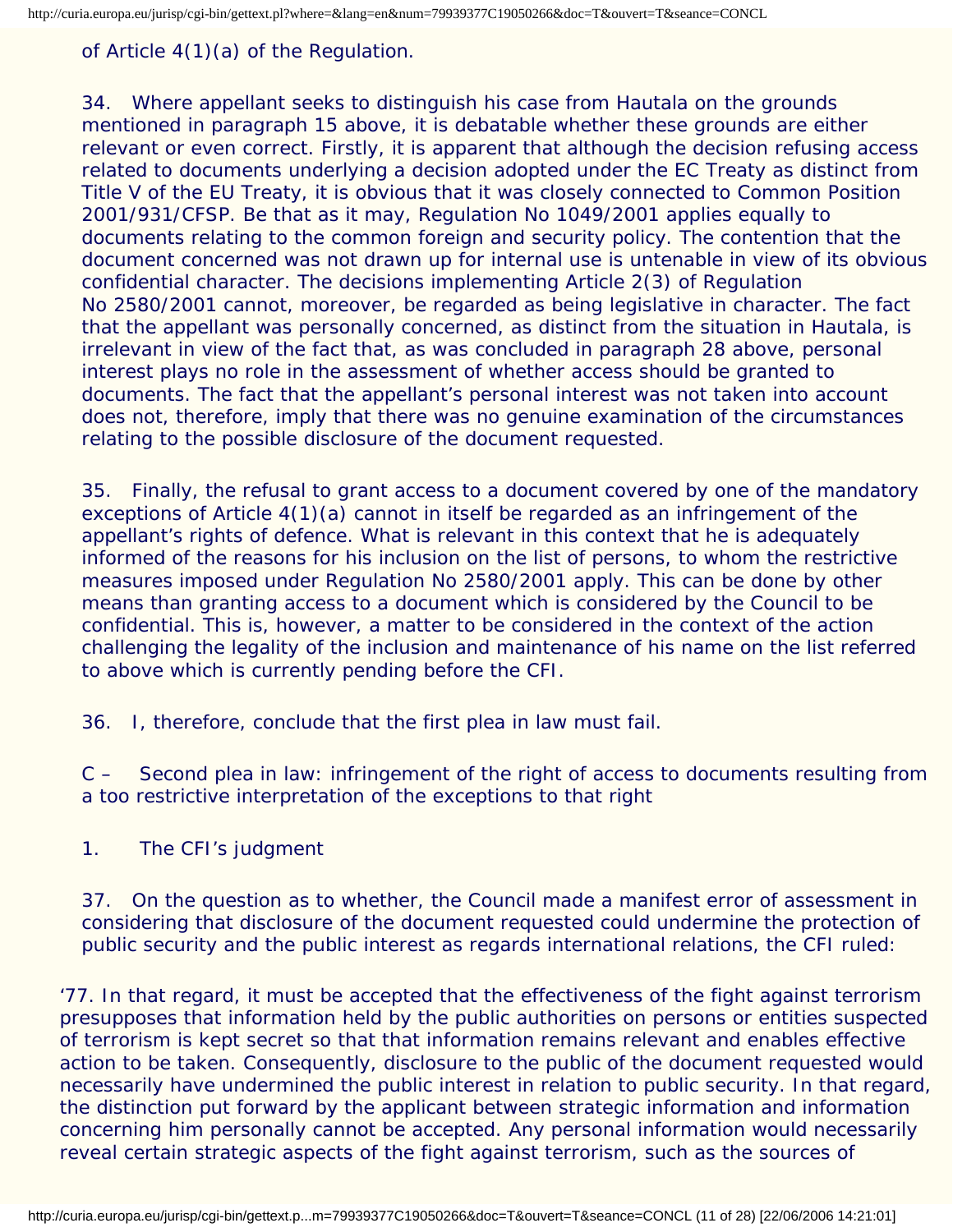information, the nature of that information or the level of surveillance to which persons suspected of terrorism are subjected.

78. The Council did not, therefore, make a manifest error of assessment in refusing access to report 13 441/02 for reasons of public security.

79. With regard, in the second place, to the protection of the public interest as regards international relations, it is obvious, in the light of Decision 2002/848 and Regulation No 2580/2001, that its purpose, namely the fight against terrorism, falls within the scope of international action arising from United Nations Security Council resolution 1373 (2001) of 28 September 2001. As part of that global response, States are called upon to work together. The elements of that international cooperation are very probably, or even necessarily, to be found in the document requested. In any event, the applicant has not disputed the fact that third States were involved in the adoption of Decision 2002/848. On the contrary, he has requested that the identity of those States be disclosed to him. It follows that the document requested does fall within the scope of the exception relating to international relations.

80. That international cooperation concerning terrorism presupposes a confidence on the part of States in the confidential treatment accorded to information which they have passed on to the Council. In view of the nature of the document requested, the Council was therefore able to consider, rightly, that disclosure of that document could compromise the position of the European Union in international cooperation concerning the fight against terrorism.

81. In that regard, the applicant's argument – to the effect that the mere fact that third States are involved in the activities of the institutions cannot justify application of the exception in question – must be rejected for the reasons set out above. Contrary to what that argument assumes, the cooperation of third States falls within a particularly sensitive context, namely the fight against terrorism, which justifies keeping that cooperation secret. Moreover, read as a whole, the decision makes it clear that the States concerned even refused to allow their identity to be disclosed.

82. It follows that the Council did not make a manifest error of assessment in considering that disclosure of the document requested was likely to undermine the public interest as regards international relations.'

#### 2. Appellant

38. The appellant alleges that the CFI infringed the right of access to documents and Article 230 EC by ignoring the principle that exceptions to such a fundamental right have to be interpreted and applied strictly. The CFI should have determined the applicability of each exception itself and should not have confined itself to declaring that the Council did not make any manifest errors of assessment. This applies in particular in respect of the Council's denial of partial access to the documents requested.

39. As to the exception on grounds of public security, the CFI's analysis in paragraphs 77 and 78 of the contested judgment, according to which any information held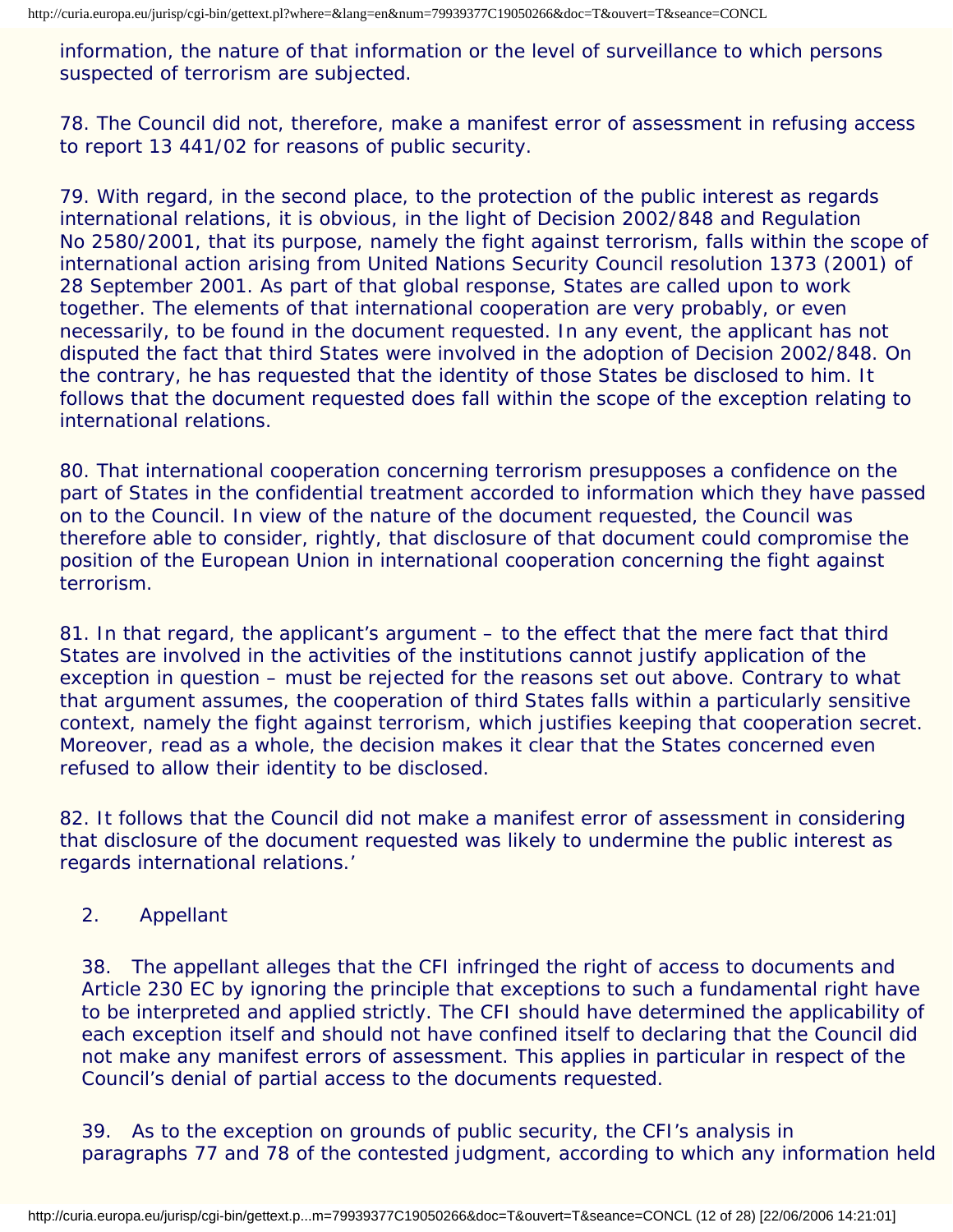by authorities in respect of persons suspected of terrorism should remain confidential, so as not to reveal strategic information on the fight against terrorism, would deprive the principle of transparency of all effect in the field of the fight against terrorism, making access to documents, even partial access, officially impossible.

40. As to the exception on grounds of the protection of international relations, the CFI's reasoning in paragraph 79 of the contested judgment amounts to permitting the institutions to systematically refuse on the basis of vague and general criteria access to documents where they concern third countries. The argument that cooperation with third countries in this field should remain secret is manifestly wrong as it is a public fact that it exists.

41. More significantly, although paragraphs 80 and 81 of the contested judgment emphasise the fact that states must be able to rely on the confidentiality of information they share, it appears from the dossier that only Member States and not third countries had provided information regarding the appellant. The CFI therefore misinterpreted the notion of international relations as this cannot apply to relations between the Member States, but only to those with third countries. For this reason the CFI failed to give reasons why revealing the identity of the Member States providing information would harm international relations.

## 3. Respondent

42. The Council submits that the CFI committed no error of law in finding that the Council had not exceeded the margin of discretion connected with its political responsibilities under Title V of the Treaty on European Union in considering that the requested document was covered by the public interest exception and that, hence, not even partial access to the requested documents could be granted. The CFI did not conclude that the Council could have come to another conclusion.

43. As regards the exception on grounds of the protection of international relations, the Council agrees with the appellant that the CFI's findings in paragraphs 80 and 81 of the contested judgment appear to be based on the erroneous assumption that the requested document contained information submitted to the Council by third countries. It is apparent from the file that the documents concerned were submitted by Member States and it was these Member States whose identity the Council, at their request, refused to divulge. Despite this misunderstanding, the Council maintains that the CFI's assessment of what was at stake in the area of international cooperation in combating terrorism is correct. The high sensitivity of this subject matter justifies a particularly cautious approach being adopted when it comes to protecting information the disclosure of which would allow inferences to be drawn on the organisational structure and the efficiency of the cooperation between the European Union and third countries in this field and would prejudice the very purpose of the international efforts to fight terrorism.

44. The Council denies that its approach negates the right of access to documents, as is claimed by the appellant In fact, it examines each document in the light of its content and a risk assessment and has already wholly or partially disclosed a large number of documents dealing with those subjects.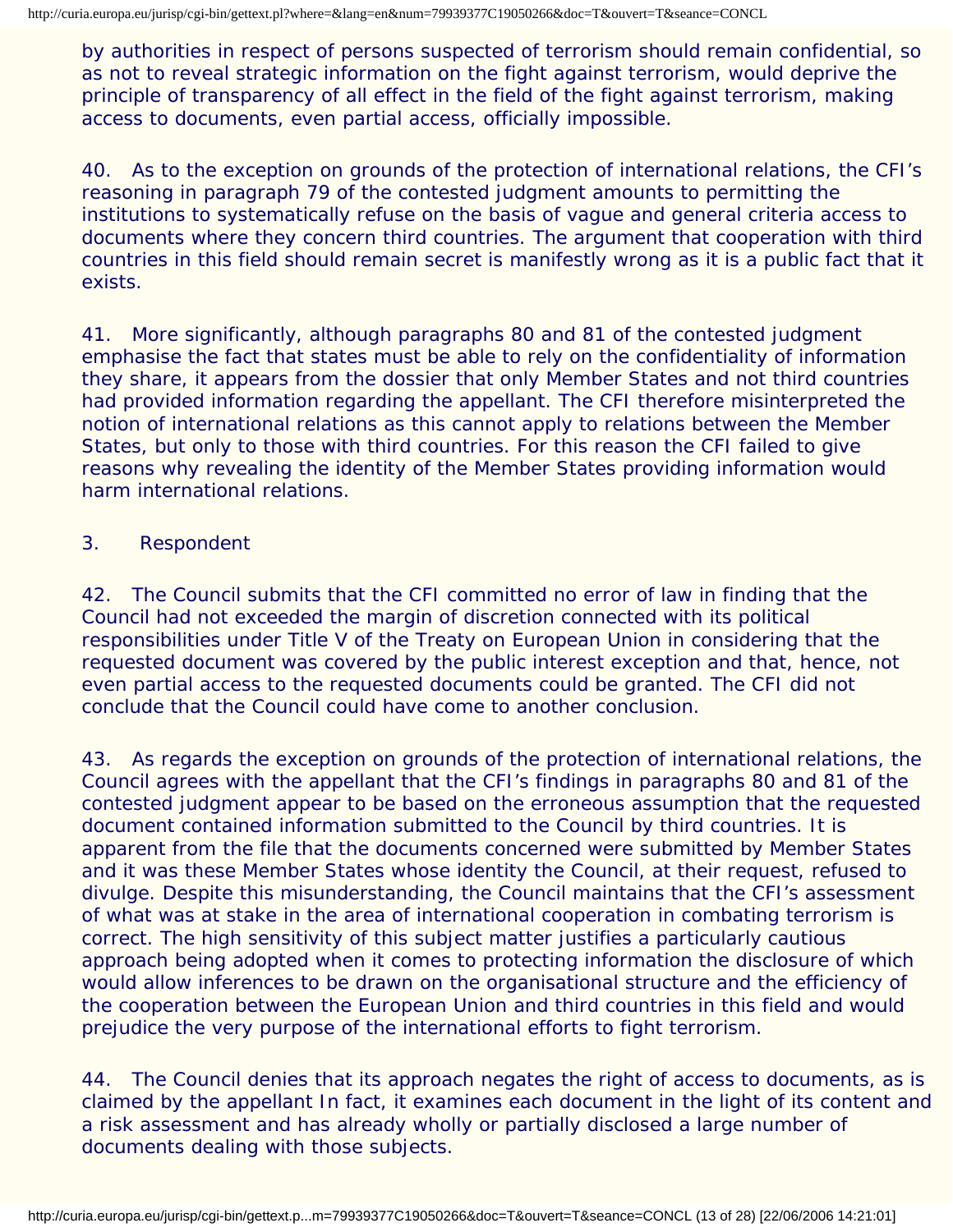45. In any event, even if the Court were to find that the CFI's assessment regarding the exception relating to the protection of international relations was flawed, this would not alter the result of the case as the decision to refuse the document in question was based cumulatively the grounds relating to the protection of public security and international relations. If it were to be found that the Council could not rely on one of these exceptions, its decision would still stand on the basis of the other one. The Council adds that the confusion as to whether it was third States or Member States which had submitted documents to the Council in the course of the procedure is irrelevant since these documents were returned to the Member States concerned and thus were no longer held by the Council.

#### 4. Assessment

46. By his second plea in law the appellant criticises the CFI's assessment of the question whether the Council's decision refusing (partial) access to the documents requested could be justified on the grounds of the protection of public security and international relations.

47. As I already found above, the scope of judicial review in respect of the application of the exceptions relating to the public interests listed in Article  $4(1)(a)$  of Regulation No 1049/2001 is restricted to a number of aspects, including the questions whether the institution concerned made a manifest error of assessment of the facts or it misused its powers.

48. As regards the exception relating to the protection of public security, the CFI first established that the document requested did indeed relate to that sphere in view of the fact that it was used as a basis for identifying persons, groups or entities suspected of terrorism. Next, it observed that the sole fact that the document concerns public security cannot in itself justify the application of the exception. It therefore went on to examine whether the Council had a made a manifest error of assessment in considering that disclosure of the document requested could undermine the protection of public security. In this context it observed that it must be accepted that the effectiveness of the fight against terrorism presupposes that information held by the public authorities on persons or entities suspected of terrorism is kept secret so that that information remains secret and enables effective action to be taken. Disclosure would necessarily have undermined the public interest in relation to public security. The CFI concluded that the Council had not made any manifest error of assessment in refusing access to the document requested. ([17\)](#page-26-5)

<span id="page-13-0"></span>49. In reaching this conclusion on the basis of this, the CFI did not in my view commit any error in law. It did not merely accept the fact that the refusal to grant access to the document was based on the ground that the document pertained to the area of the protection of public security, it proceeded to examining that the plausibility of that claim and to confirming that disclosure of the document could potentially undermine the protection of public security. It, therefore, correctly carried out its task of reviewing the legality of the Council's decision refusing access within the limits inherent to that function in the context of Article 4(1)(a) of Regulation No 1049/2001.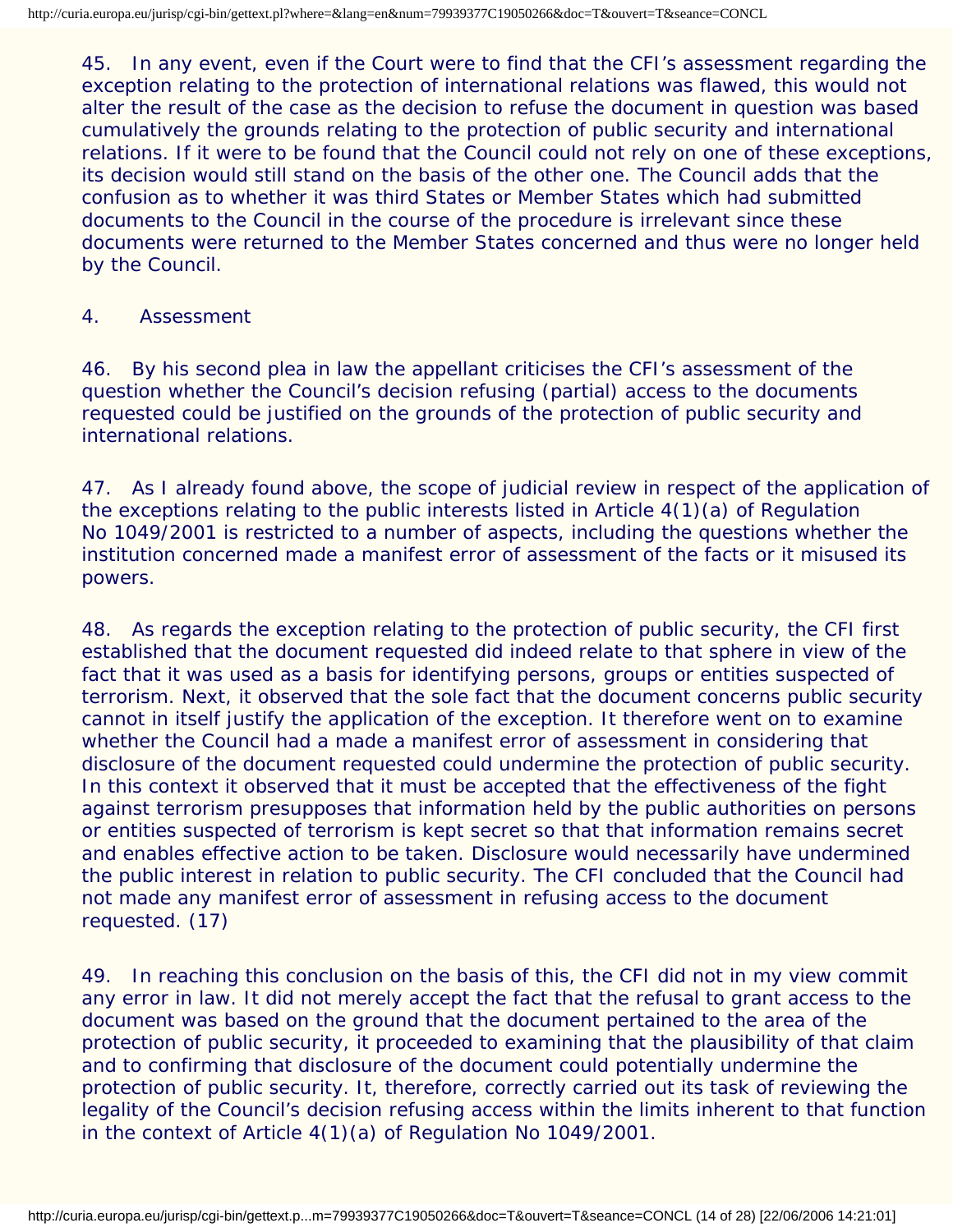50. Contrary to what the appellant asserts, the approach adopted by the CFI does not amount to a negation of the right of access to documents where these relate to the fight against terrorism. Where it is apparent that such documents concern operational aspects of the policy in this field it is evident that they are covered by the ground concerning the protection of public security. It is the task of the Community courts to verify that the document in question does indeed relate to this field of activity and that the Council is not invoking this exception gratuitously.

51. As regards the CFI's assessment of the applicability of the exception relating to the protection of international relations, both parties agree that the CFI erroneously assumed that the document requested contained information provided by third countries and that consequently the Council was entitled to invoke the exception regarding the protection of international relations. Indeed, to the extent that it is not disputed that the document underlying the decisions to which access was refused was based on information provided by Member States only, the reasoning adopted by the CFI is indeed flawed. The exception relating to the protection of international relations clearly refers only to relations with non •Member States and international organisations and can be invoked only where disclosure of a document is likely to put those relations at risk.

52. It is the question which consequences should be attached to this error. In my view there are two reasons, why the flaw in the CFI's reasoning should not lead to the annulment of the contested judgment. The first is that, even though no information apparently was provided by directly by third countries, it cannot be excluded that disclosure of the document requested nevertheless could have revealed details on the fight against terrorism in a more general sense, which by its very nature involves many states and organisations outside the European Union. This clearly could have repercussions on the relations with these states and bodies. The CFI referred to this dimension of the exception on grounds of protecting international relations in its introductory observations to this point in paragraph 79 of the contested judgment.

53. The second, more operational, reason is that, as the Council correctly points out, the decision refusing access was based cumulatively on the grounds relating to the protection of public security and international relations. As the former was properly invoked by the Council as the basis for its refusal to grant access to the document requested, partially annulling the contested judgment in respect of the error made in respect of the latter would serve no practical purpose. Indeed, I would suggest, in the light of my observations in the previous paragraph, there are good grounds for substituting the reasons given by the CFI in respect of the exception relating to the protection of international relations, in that disclosure of a document containing information on persons and entities suspected of involvement in terrorist activities by its very nature could damage the international effort to combat terrorism.

54. The appellant claims, next, that even if the public interest grounds could be invoked by the Council, this cannot reasonably cover the entirety of the document requested and that partial access should have been granted. The Council asserts that the reasons for denying access apply to the entirety of the document concerned.

55. On this point the contested judgment focuses on the question whether the Council examined whether partial access could have been granted to the document requested.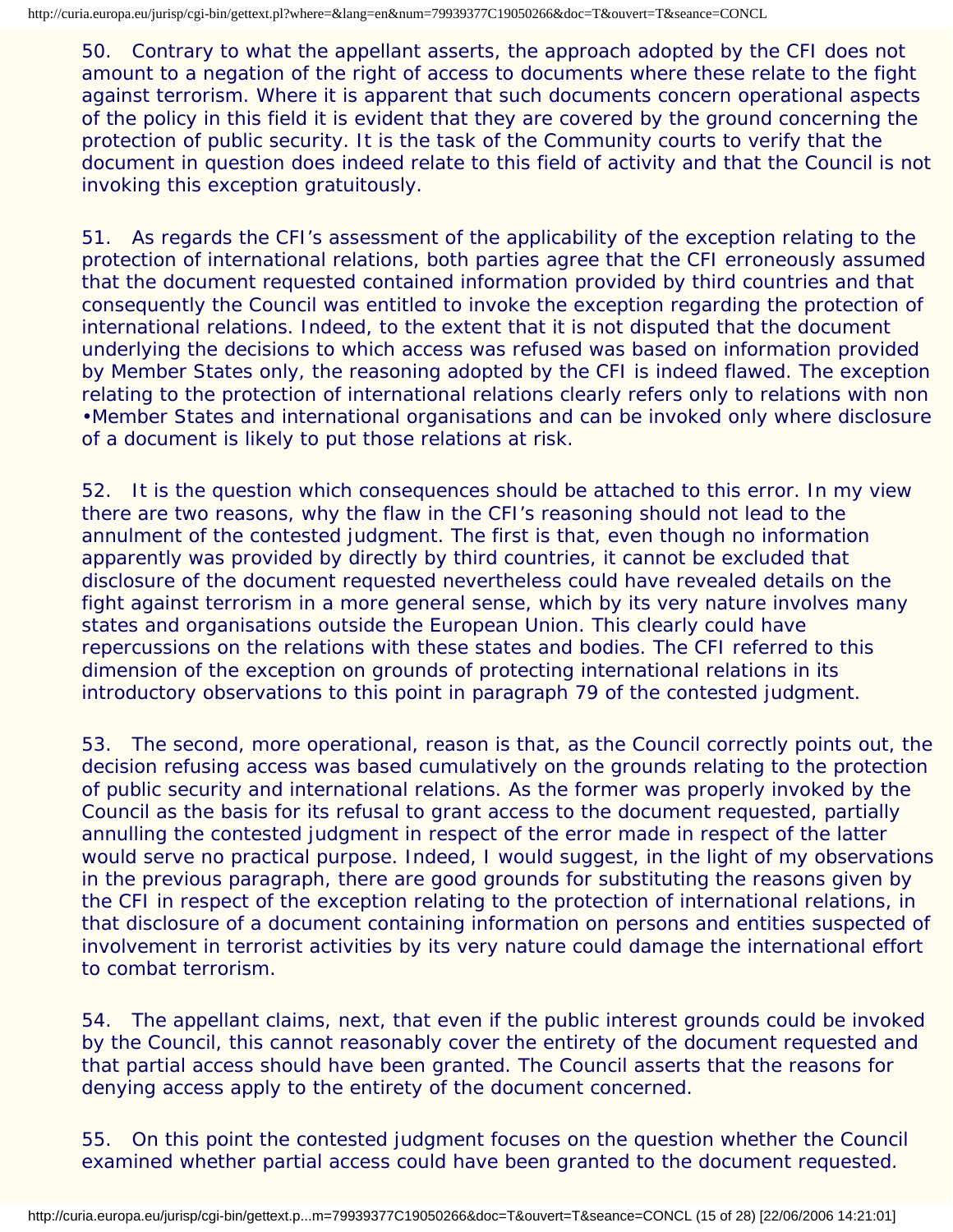The CFI that there was no evidence that the Council had not concretely considered that possibility. In addition, the CFI held, at paragraph 88 of the contested judgment, that 'because all the passages of the document requested are covered by the exceptions put forward, any demonstration which was more complete and individualised as regards its content could only jeopardise the confidentiality of information intended, on the basis of those exceptions, to remain secret.'

56. The appellant has not advanced any argument challenging this consideration by the CFI. There is no reason to find that it is inaccurate.

57. Finally under this heading, the appellant maintains that by confusing Member States with third countries, the CFI misapplied the law by concluding that even a request for disclosure of the identity of the Member States that provided documents could be turned down.

58. As regards this point the CFI referred to Article 9(3) of Regulation which provides that sensitive documents, i.e. 'documents originating from the institutions or the agencies established by them, Member States, third countries or international organisations classified as ... "CONFIDENTIAL" ... ', shall be released only with the consent of the originator. It went on to find that '[t]he Council was therefore not obliged to disclose the documents in question, of which States are the authors, ... relating to the adoption of Decision 2002/848, including the identity of those authors, in so far as, firstly, those documents are sensitive documents and, secondly, the States responsible for them have refused to agree to their disclosure.'

59. As this consideration applies equally to documents originating in Member States and third countries, there are no grounds for accepting the appellant's claim that as a result of the confusion regarding the origin of the information in the requested document, the CFI misapplied the law regarding the refusal to reveal the identity of the Member States involved.

60. In the light of the foregoing considerations, I am of the opinion that the second plea in law must be rejected.

D – *Third plea in law: infringement of the duty to state reasons in contravention of Article 253 EC*

1. The CFI's judgment

61. As regards the question whether the Council, in refusing access to the requested documents provided a statement of reasons from which it was possible to understand and ascertain, first, whether the document requested does in fact fall within the sphere covered by the exception relied on and, second, whether the need for protection relating to that exception is genuine, the CFI held:

'62. In this case, with regard to report 13 441/02, the Council clearly specified the exceptions on which it was basing its refusal by relying on both the first and third indents of Article 4(1)(a) of Regulation No 1049/2001. It set out in what respects those exceptions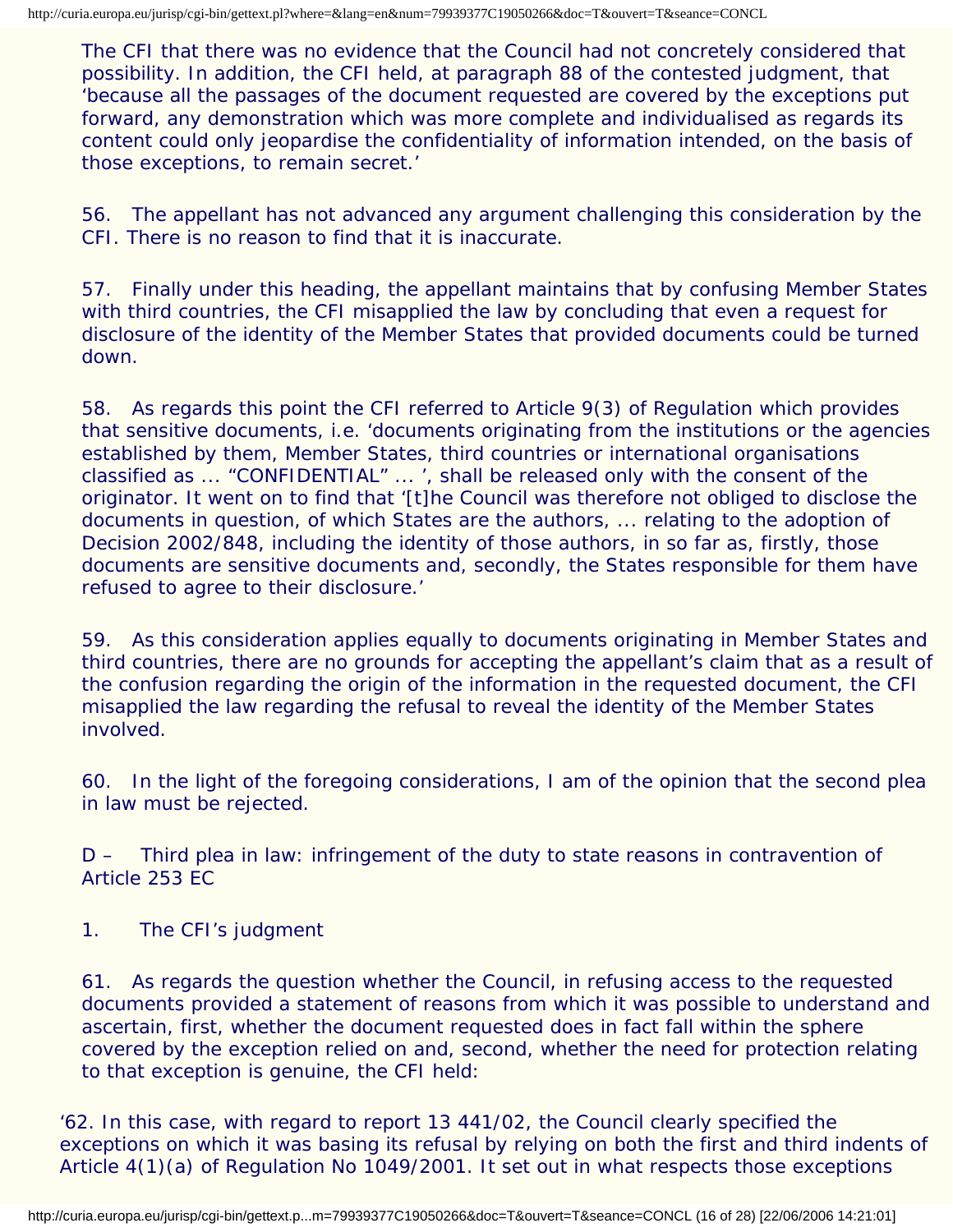were relevant in relation to the documents concerned by referring to the fight against terrorism and to the involvement of third States. Moreover, it provided a brief explanation relating to the need for protection relied on. Thus, as regards public security, it explained that disclosure of the documents would give the persons who were the subject of that information the opportunity to undermine the action taken by the public authorities. As regards international relations, it briefly referred to the involvement of third States in the fight against terrorism. The brevity of that statement of reasons is acceptable in light of the fact that mentioning additional information, in particular making reference to the content of the documents concerned, would negate the purpose of the exceptions relied on.

63. With regard to the refusal of partial access to those documents, the Council expressly stated, firstly, that it had considered that possibility and, secondly, the reason for the rejection of that possibility, namely that the documents in question were covered in their entirety by the exceptions relied on. For the same reasons as before, the Council could not identify precisely the information contained in those documents without negating the purpose of the exceptions relied on. The fact that that statement of reasons appears formulaic does not, in itself, constitute a failure to state reasons since it does not prevent either the understanding or the ascertainment of the reasoning followed.

64. With regard to the identity of the States which provided relevant documents, it must be noted that the Council itself drew attention to the existence of documents from third States in its original decisions refusing access. First, the Council specified the exception put forward in that regard, namely Article 9(3) of Regulation No 1049/2001. Second, it provided the two criteria used for the application of that exception. In the first place, it implicitly but necessarily took the view that the documents in question were sensitive documents. That factor appears comprehensible and ascertainable in the light of the relevant context, and in particular in the light of the classification of the documents in question as "CONFIDENTIEL UE". In the second place, the Council explained that it had consulted the authorities concerned and had taken note of their opposition to any disclosure of their identity.

65. Despite the relative brevity of the statement of reasons for the first decision refusing access (two pages), the applicant was fully able to understand the reasons for the refusals given to him and the Court has been able to carry out its review. The Council therefore duly provided statements of reasons for those decisions.'

## 2. Appellant

62. The appellant asserts that by accepting that the Council's statement of reasons for refusing (partial) access to the requested documents was very brief, formulaic and nonindividualised and that by even providing, at paragraph 77 of the contested judgment, supplementary reasons for the Council's decisions, the CFI's judgment amounts to a denial of the duty to state reasons laid down in Article 253 EC.

63. As to the Council's refusal to divulge the identity of the States which provided relevant documents or information, by confusing Member States with third countries, the CFI deprived the appellant of any explanation why the Council refused to disclose the identity of the Member States concerned. In addition, the CFI's interpretation of Article 253 EC in this regard resulted in an unacceptable limitation of its review powers and consequently violates Article 230 EC.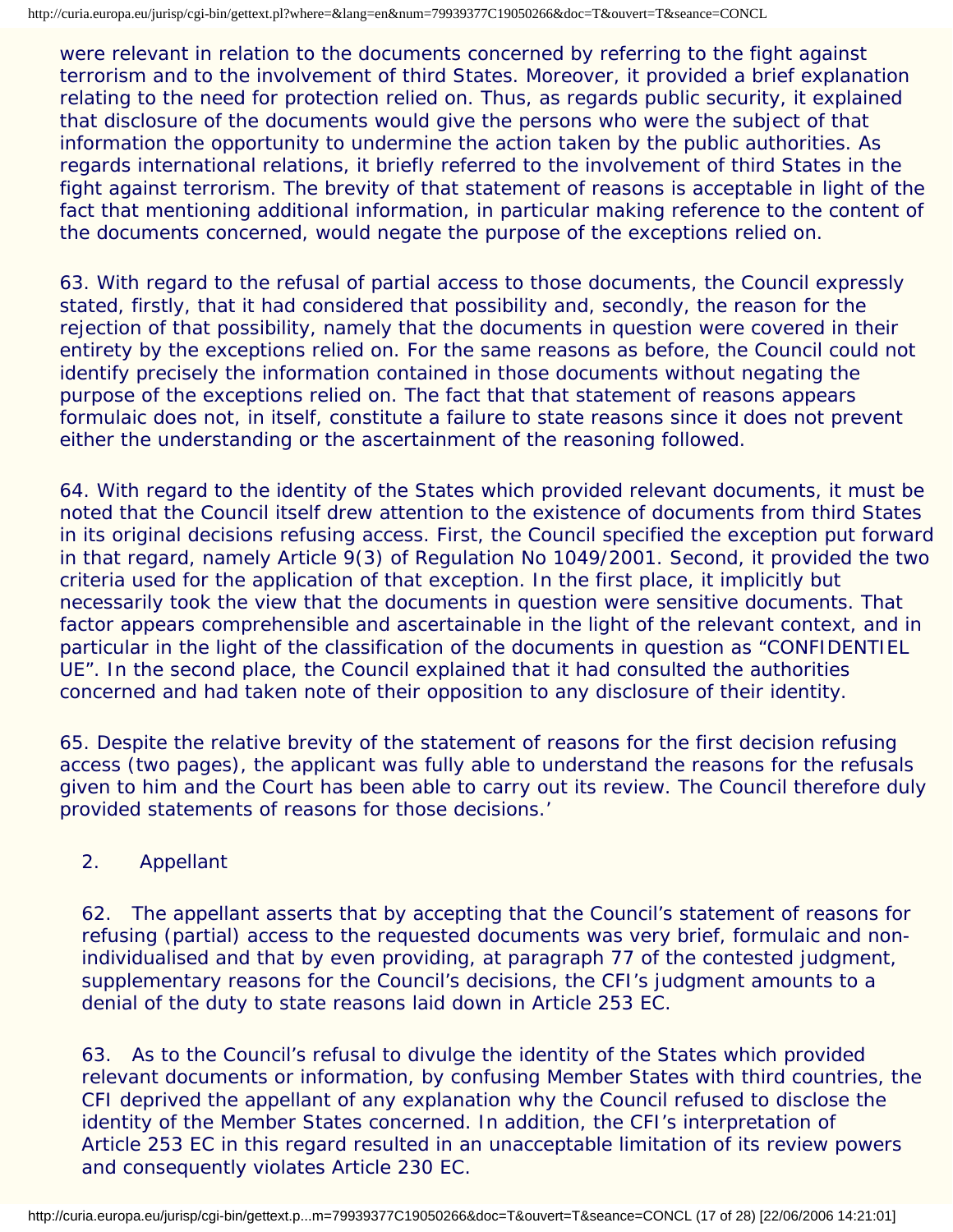## 3. Respondent

64. The Council takes the view that the CFI correctly examined the statement of reasons for its refusal to grant access to the requested documents in paragraphs 59 to 65 of the contested judgment. It points out that the CFI's reasoning in paragraphs 77, 80 and 81 of the contested judgment relates to the question whether the Council made a manifest error of assessment in considering that disclosure of the requested document could undermine the protection of the public interest relating respectively to public security and international relations. In this context the CFI is not necessarily bound by the explicit arguments and reasons given in the decision refusing access. It can also rely on considerations which are common general knowledge in a given context and which thus can he legitimately presumed to underlie the institution's decision.

65. As to the aspect of partial access, the Council observes that, in particular as regards sensitive documents, it may be extremely difficult to state in detail for each element of the document the reasons why it cannot be disclosed without revealing the content of the passages concerned and thereby depriving the exception of its very purpose.

66. As regards the reasons for the non•disclosure of the identity of the Member States which provided relevant documents, the Council indicates that where documents are classified 'CONFIDENTIEL UE' and are thus sensitive documents within the meaning of Article 9(1) of Regulation No 1049/2001, according to Article 9(3) of that regulation, the originator has complete control over that document, including the information about its very existence. It follows that in providing reasons for refusing access to such a sensitive document, it is sufficient to refer to the originator's opposition to its disclosure.

#### 4. Assessment

67. The third plea of law put forward by the appellant attacks the CFI's assessment of the Council's statement of reasons regarding its refusal to grant (partial) access to the requested documents.

68. The basic test regarding the adequacy, in conformity with Article 253 EC, of the statement of reasons given by an institution for decisions taken by it is, first, whether it enables the persons concerned to ascertain the reasons for the measure and, second, to enable the competent Community Court to exercise its power of review. In that context, it is not necessary for the reasoning to go into all the relevant facts and points of law, since the question whether the statement of reasons meets the requirements of Article 253 EC must be assessed with regard not only to its wording but also to its context and to all the legal rules governing the matter in question. [\(18](#page-26-6)) These basic principles were reiterated by the CFI at paragraph 59 of the contested judgment as the point of departure for its assessment.

<span id="page-17-0"></span>69. Focusing on the decisions refusing access to documents, the CFI, in line with existing case law, in paragraphs 60 and 61 of the contested judgment pointed out that where an institution refuses such access, 'it must demonstrate in each individual case, on the basis of the information at its disposal, that the documents to which access is sought do indeed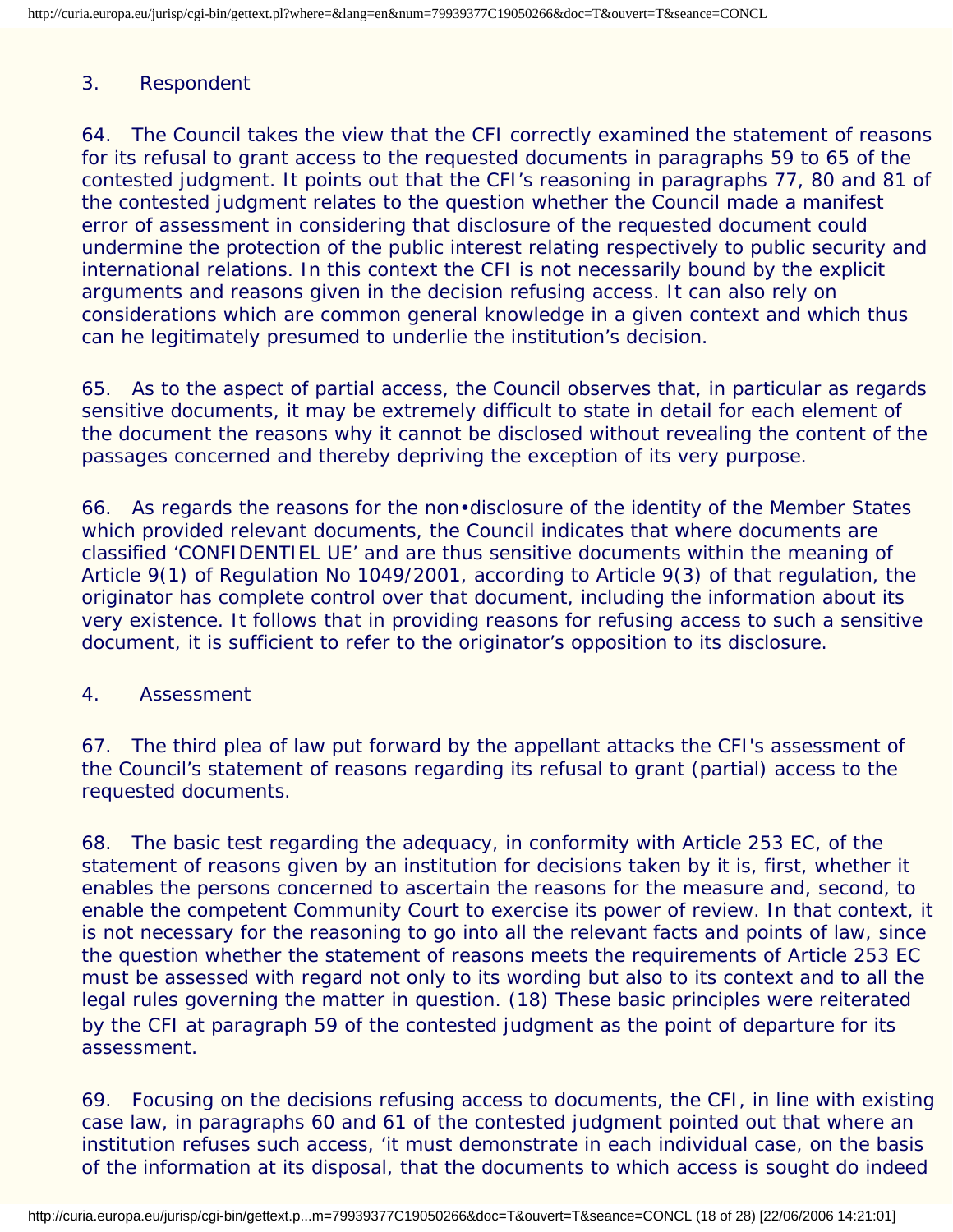<span id="page-18-0"></span>fall within the exceptions listed in Regulation No 1049/2001. However, it may be impossible to give reasons justifying the need for confidentiality in respect of each individual document without disclosing the content of the document and, thereby, depriving the exception of its very purpose.' [\(19\)](#page-26-7) 'It that case law, it is therefore for the institution which has refused access to a document to provide a statement of reasons from which it is possible to understand and ascertain, first, whether the document requested does in fact fall within the sphere covered by the exception relied on and, second, whether the need for protection relating to that exception is genuine.'

70. Applying these criteria, the CFI subsequently thoroughly examined the statement of reasons provided by the Council on the points of the application of the exceptions of Article 4(1)(a) of Regulation No 1049/2001, its refusal to grant partial access and the refusal to disclose the identity of the states which provided relevant documents. In paragraph 65 of the contested judgment, it reached the conclusion that 'despite the relative brevity of the statement of reasons for the first decision refusing access ..., the applicant was fully able to understand the reasons for the refusals given to him and the Court has been able to carry out its review. The Council therefore duly provided statements of reasons for those decisions.'

71. To my mind there is nothing to fault in the analysis carried out by the CFI in paragraphs 59 to 65 on this point. Although accepting in the present case that brief and even formulaic statements of reasons complied with Article 253 EC, it did not do so without first verifying whether the statement of reasons met the two basic criteria set out above, namely were they sufficient in order enable the appellant to understand why access had been refused to the documents requested and did they permit the CFI to exercise judicial control? There is therefore no question of the CFI permitting the Council to arbitrarily refuse granting access to documents either regarding the activities of third countries or otherwise regarding the protection of public security.

72. The appellant's allegation that the CFI supplemented the reasoning provided by the Council in paragraph 77 of the contested judgment is misleading. As the Council correctly observes, this consideration was made in the context of assessing whether the exception relating to the protection of public security had been properly invoked. It certainly was not intended to supplement the statement of reasons for the decisions refusing access.

73. As regards the fact that no reasons were given explaining why the disclosure of the identity of Member States which provided documents would constitute a threat to the protection of public security and international relations, I refer to my observations on this same point, in paragraphs 57 to 59 above, in the context of the discussion of the second plea in law.

74. Consequently, I consider that the third plea in law must be rejected.

E – *Fourth plea in law: infringement of the right of access to documents, the right to the presumption of innocence and the right to an effective judicial remedy*

1. The CFI's judgment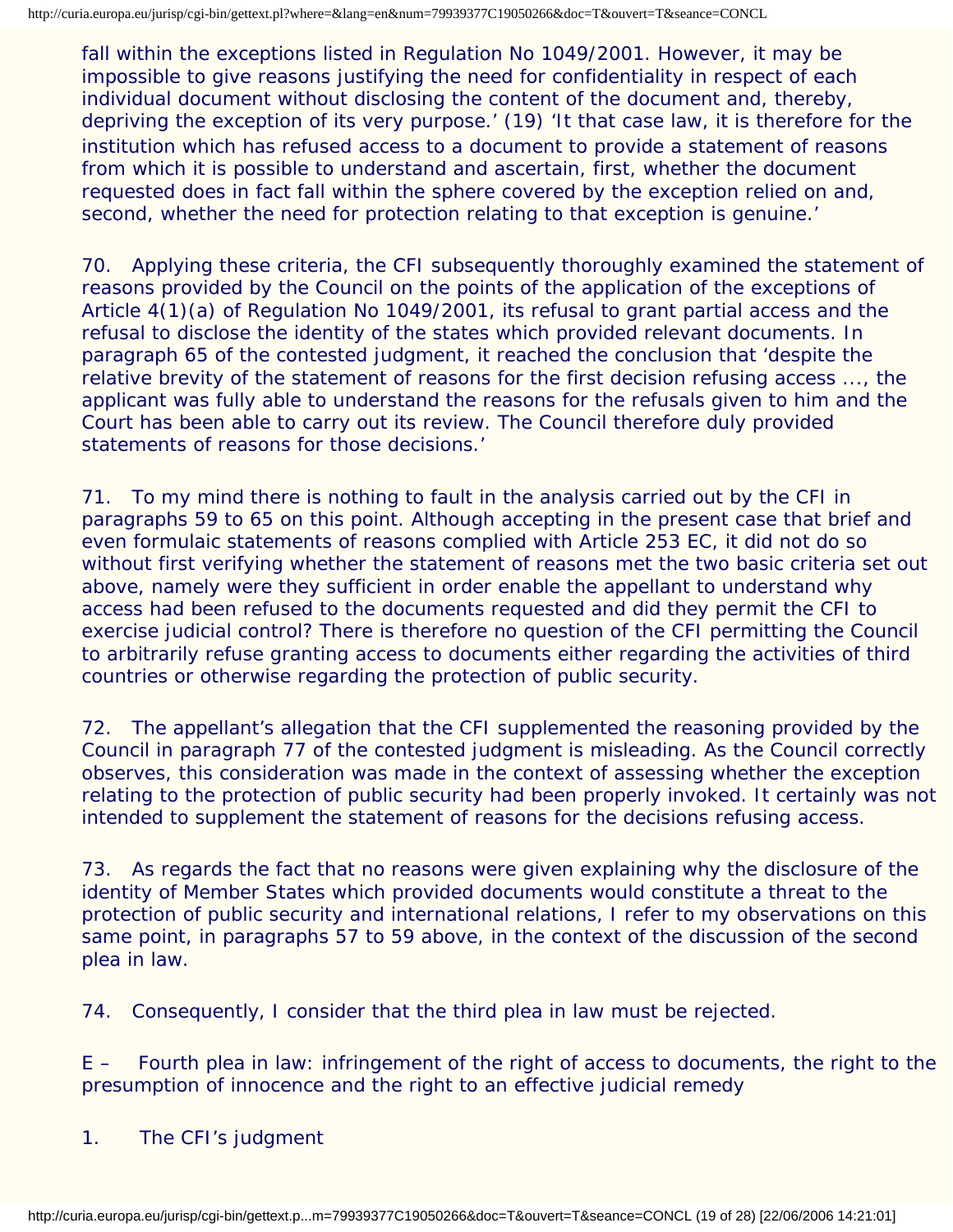75. As to the appellant's claim that by refusing him access to the documents requested, the Council acted in breach of the general principles of Community law enshrined in Article 6 ECHR, the CFI responded as follows:

'50. It should be recalled, first, that, under Article 2(1) of Regulation No 1049/2001, the beneficiaries of the right of access to documents of the institutions are "[a]ny citizen of the Union, and any natural or legal person residing or having its registered office in a Member State". That provision makes it clear that the purpose of the regulation is to guarantee access for everyone to public documents and not only access for the requesting party to documents concerning him.

51. Second, the exceptions to access to documents, provided for by Article 4(1)(a) of Regulation No 1049/2001, are framed in mandatory terms. It follows that the institutions are obliged to refuse access to documents falling under any one of those exceptions once the relevant circumstances are shown to exist (see, by analogy, Case T•105/95 *WWF UK* v *Commission* [1997] ECR II•313, paragraph 58, and Case T•20/99 *Denkavit Nederland* v *Commission* [2000] ECR II•3011, paragraph 39).

52. Consequently, the particular interest which may be asserted by a requesting party in obtaining access to a document concerning him personally cannot be taken into account when applying the mandatory exceptions provided for by Article 4(1)(a) of Regulation No 1049/2001.

53. The applicant claims, in essence, that the Council was obliged to grant him access to the documents requested in so far as those documents are necessary in order for him to secure his right to a fair trial in Case T $\cdot$ 47/03.

54. Since the Council relied on the mandatory exceptions provided for by Article 4(1)(a) of Regulation No 1049/2001 in the first decision refusing access, it cannot be accused of not having taken into account any particular need of the applicant to have the requested documents made available to him.

55. Consequently, even if those documents prove necessary for the applicant's defence in Case T•47/03, which is a question to be considered in that case, that circumstance is not relevant for the purpose of assessing the validity of the first decision refusing access.

56. Accordingly, the third plea in law must be rejected as unfounded.'

2. Appellant

76. The appellant maintains that the CFI, at paragraphs 50 to 56 of the contested judgment, misinterprets the scope of his request and, consequently, violates the presumption of innocence and the right to an effective judicial remedy, as guaranteed by Articles 6(2) and 13 ECHR. The CFI erroneously deduced from a statement made by appellant's counsel at the hearing that the appellant was only requesting access to the documents concerned in order to assure his rights of defence in Case T•47/03. However, his application was aimed at obtaining access to the documents underlying his inclusion on the list at issue, both for himself and for the general public. Given the social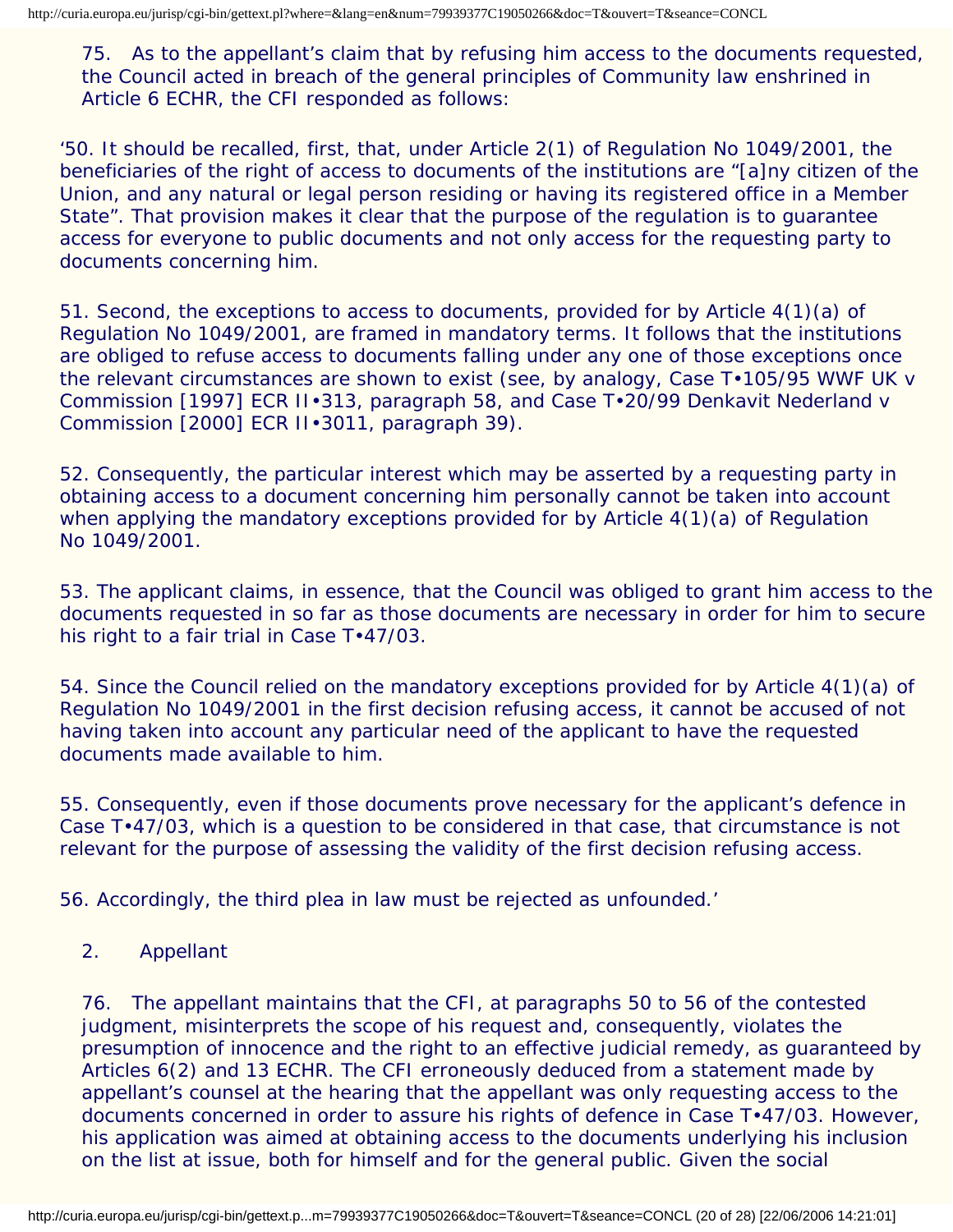stigmatisation resulting from his name being included on that list, it was important for him to be able to react publicly to the facts of which he is accused.

77. The possibility for the appellant to request access to the documents in the context of Case T•47/03 does not constitute an effective remedy as provided by Article 13 EHRC. In view of the fact that the accusations of his involvement in terrorist activities were widely published in the international press, an effective remedy of this infringement of the presumption of innocence, his right to the protection of his honour and his reputation and his right to be considered innocent until proven guilty can only be protected if he can publicly answer these accusations, not only in general terms, but by discussing the alleged specific evidence brought against him about his pretended involvement in specific crimes. In this context he refers to the judgment of the European Court of Human Rights in *Allenet de Ribemont* v *France* [\(20](#page-26-8)) according to which all public authorities are under an obligation to respect the presumption of innocence and to refrain from making any statements which might encourage the public to believe him guilty.

## <span id="page-20-0"></span>3. Respondent

78. According to the Council, the CFI's findings, at paragraphs 50 to 56 of the contested judgment, on the purpose of Regulation No 1049/2001 and its interpretation of the mandatory exceptions laid down in Article  $4(1)(a)$  of that regulation are entirely correct. As the refusal of access was based on these mandatory exceptions, the CFI was right in disregarding the particular interests asserted by the appellant. The appellant's contention according to which he was requesting access to documents only in so far as they related to him did not affect the CFI's judgment on this point.

79. Contrary to what the appellant claims, access to the documents underlying the Council's decision to include him in the lists established by Council Decisions 2002/848, 2002/974 and 2003/480 cannot be regarded as a more effective means enabling him to publicly contradict accusations of his involvement in terrorist activities than asserting his rights of defence in pending Case T•47/03.

#### 4. Assessment

80. The appellant's fourth plea in law raises two points, both of which have been dealt with in the context of my discussion of the first plea in law.

81. By his first point, the appellant asserts essentially that that the CFI misinterpreted the scope of his application by assuming that his application to gain access to the requested document was intended to support his defence in the context of Case T•47/03, whereas he sought access to this document in order to assist him in defending himself in public.

82. However, as I already observed in paragraph 27 above and the Council, too, submits, in the context of the application of Article  $4(1)(a)$  of Regulation No 1049/2001 there is no place for the balancing of the public interest in respecting the confidential character of certain documents against the personal interests a citizen or entity may have in the disclosure of that document. The fact that the appellant's application to gain access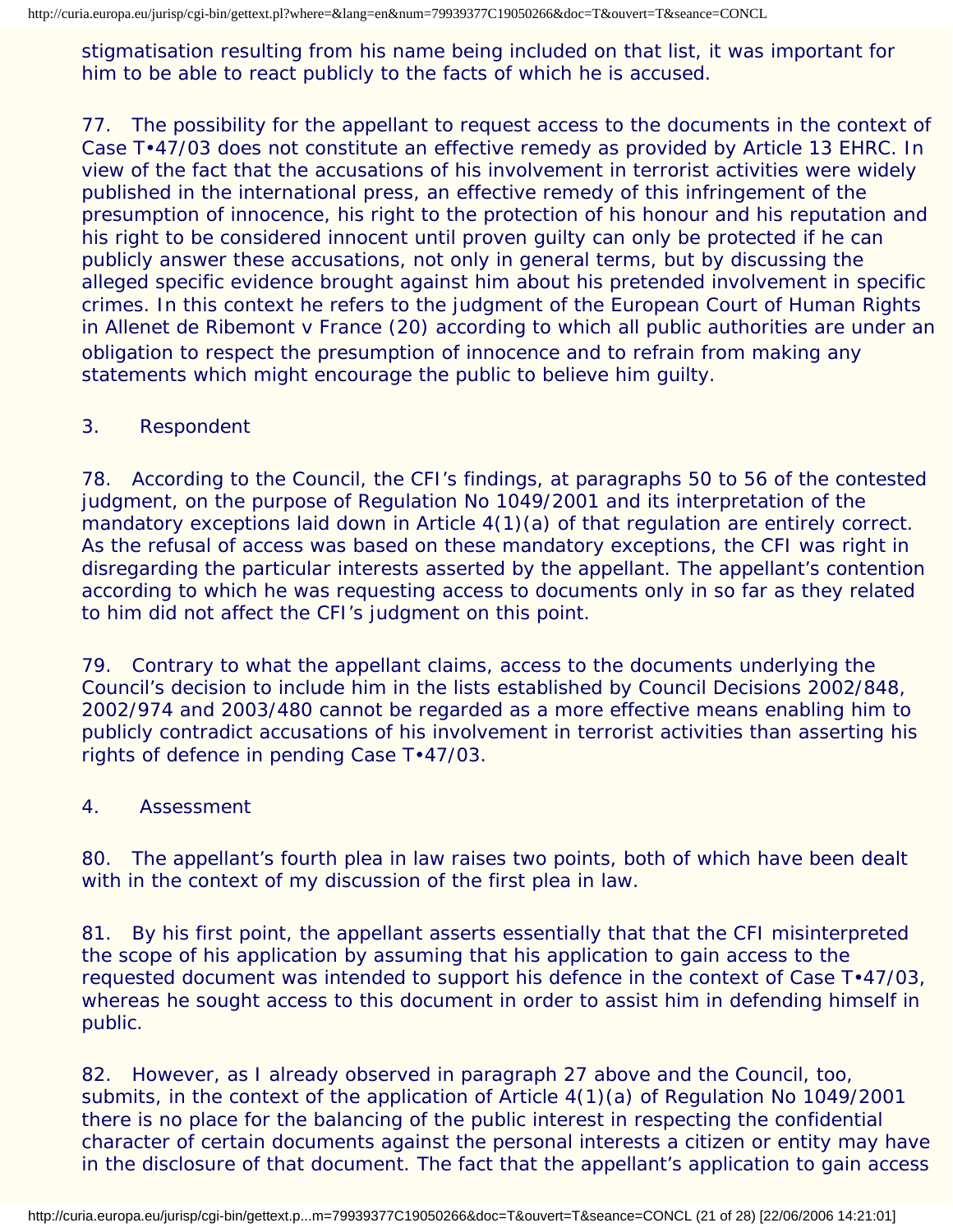to the document in question was inspired by other motives than those mentioned by the CFI, at paragraph 53 of the contested judgment is irrelevant for the assessment made by the CFI and cannot affect its validity.

83. The appellant submits in his second point that the possibility of gaining access to the document requested in the context of the proceedings of Case T•47/03 cannot be considered to be an effective remedy within the meaning of Article 13 ECHR. He states that he should be in a position to answer the specific accusations against him in public.

84. In paragraph 35 above, I found that where a document relates to one of the public interests covered by the mandatory exceptions of Article  $4(1)(a)$  of Regulation No 1049/2001, the refusal to grant access to that document cannot in itself be regarded as an infringement of the rights of defence, or more specifically, as a denial of the right to an effective remedy. The fact that an effective remedy is available under Community law is evidenced by the fact that the appellant has the opportunity under Article 230 EC to challenge the validity of his inclusion on the list of persons, groups and entities to whom the special measures of Regulation No 2580/2001 apply and that he has availed himself of the opportunity.

85. Finally, I do not consider that the position of the appellant can be likened to that which was at issue in *Allenet de Ribemont* before the European Court of Human Rights. In that case, as the person involved was publicly branded by certain public authorities as having instigated a murder, there was a probability that this could undermine the presumption of innocence. By contrast, although it is true that the persons included on the list referred to are publicly suspected of being involved in terrorist activities, it must be recognised that the object of this Community measure is to prevent terrorist activity by combating the funding of terrorism. As the freezing of funds which this entails can only be achieved with the co•operation with public and private financial institutions, it is inevitable that the list of persons, groups and entities concerned be made public.

86. In view of these observations, the fourth plea in law must be rejected.

F – *Fifth plea in law: violation of Article 4(5) and Article 9(3) of Regulation No 1049/2001*

1. The CFI's judgment

87. The CFI considered the aspect of the statement of reasons given for refusing to disclose the identity of the Member States having provided documents in paragraph 64 of the contested judgment, cited in paragraph 61above. As to the obligation of the Council to disclose the identity of the Member States concerned, the CFI ruled as follows:

'91. It should be noted at the outset that the applicant's argument is essentially based on old case•law relating to the Code of conduct of 6 December 1993 concerning public access to Council and Commission documents (OJ 1993 L 340, p. 41; "the code of conduct") implemented by Council Decision 93/731/EC of 20 December 1993 on public access to Council documents (OJ 1993 L 340, p. 43) and by Commission Decision 94/90/ECSC, EC, Euratom of 8 February 1994 on public access to Commission documents (OJ 1994 L 46,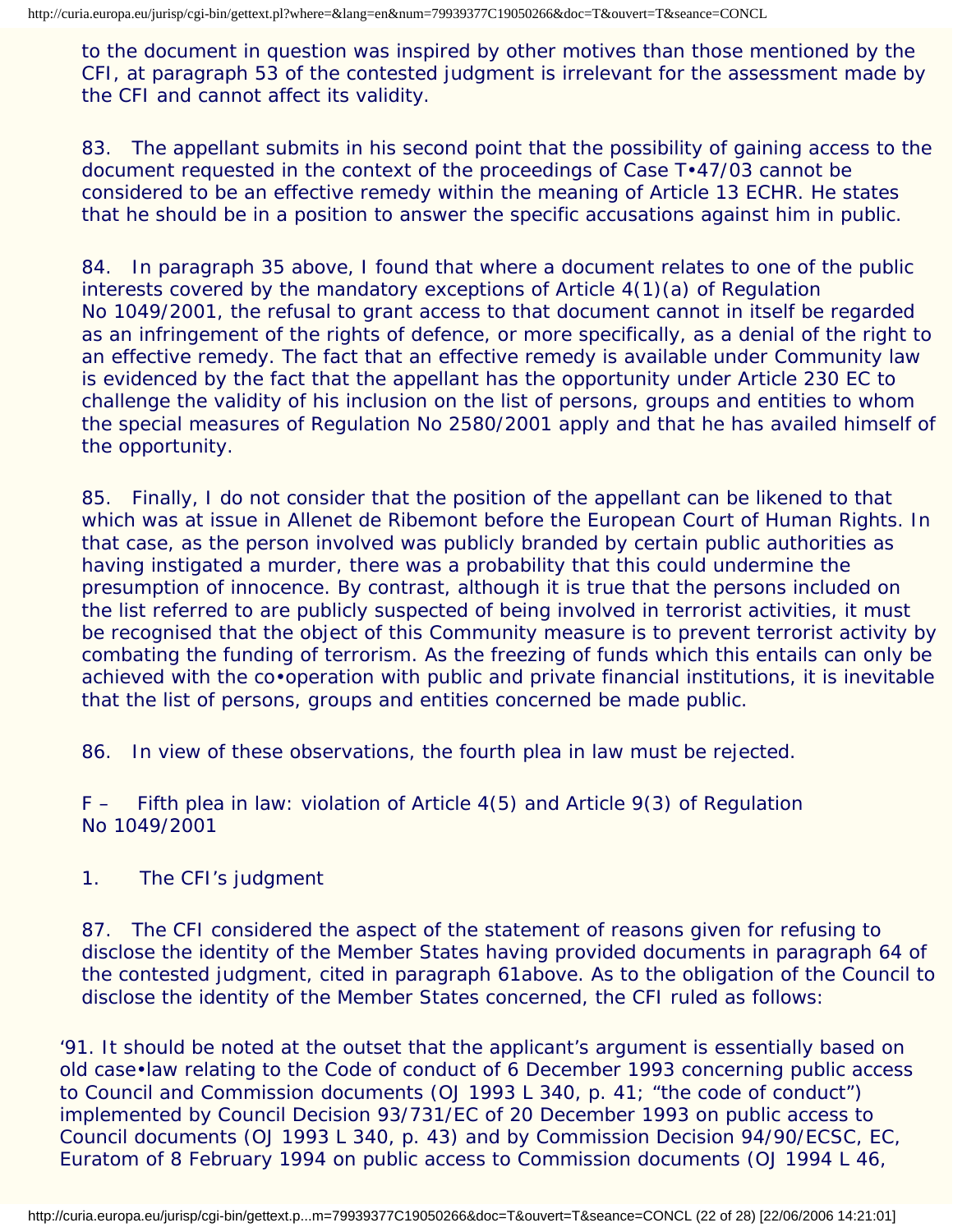p. 58).

92. Under the code of conduct, where the author of the document held by an institution was a third person, the application for access was to be sent direct to that person. The Court concluded from this that the institution was required to inform the person concerned of the identity of the author of the document so that he could contact that author directly (*Interporc* v *Commission*, cited in paragraph 59 above, paragraph 49).

93. However, under Article 4(4) and (5) of Regulation No 1049/2001, it is for the institution in question itself to consult the third party who is the author unless the correct response, affirmative or negative, to the request for access is inherently obvious. In the case of the Member States, they may request that their agreement be provided.

94. The authorship rule, as referred to in the code of conduct, therefore underwent a fundamental change in Regulation No 1049/2001. As a result, the identity of the author assumes much less importance than under the previous rules.

95. In addition, for sensitive documents, Article 9(3) of Regulation No 1049/2001 provides that such documents 'shall be recorded in the register or released only with the consent of the originator'. It must therefore be held that sensitive documents are covered by a derogation the purpose of which is clearly to guarantee the secrecy of their content and even of their existence.

96. The Council was therefore not obliged to disclose the documents in question, of which States are the authors, relating to the adoption of Decision 2002/848, including the identity of those authors, in so far as, firstly, those documents are sensitive documents and, secondly, the States responsible for them have refused to agree to their disclosure.'

2. Appellant

88. The appellant claims that the CFI erroneously considered, at paragraphs 64 and 96 of the contested judgment, that Articles 4(5) and 9(3) of Regulation No 1049/2001 apply both to 'information' as well as to 'documents', thereby justifying the Council's refusal to disclose the identity of the Member States which had furnished the documents concerned. This constitutes a disproportionate restriction on the rights of interested parties to address themselves directly to the authorities of the Member States to obtain access to documents, which obviously implies that their identity be disclosed. Furthermore, the CFI omitted examining the appellant's plea that the Council did not state reasons on the question how disclosure of the identities of the Member States that provided information could in any way harm public interest in relation to public security and/or international relations.

## 3. Respondent

89. The Council maintains that the CFI was correct in holding, at paragraphs 95 and 97 of the contested judgment that the purpose of Article 9(3) of Regulation No 1049/2001 is to guarantee the secrecy of the content of documents and even of their existence. As the Court has made clear, the rules on access to documents do not concern only access to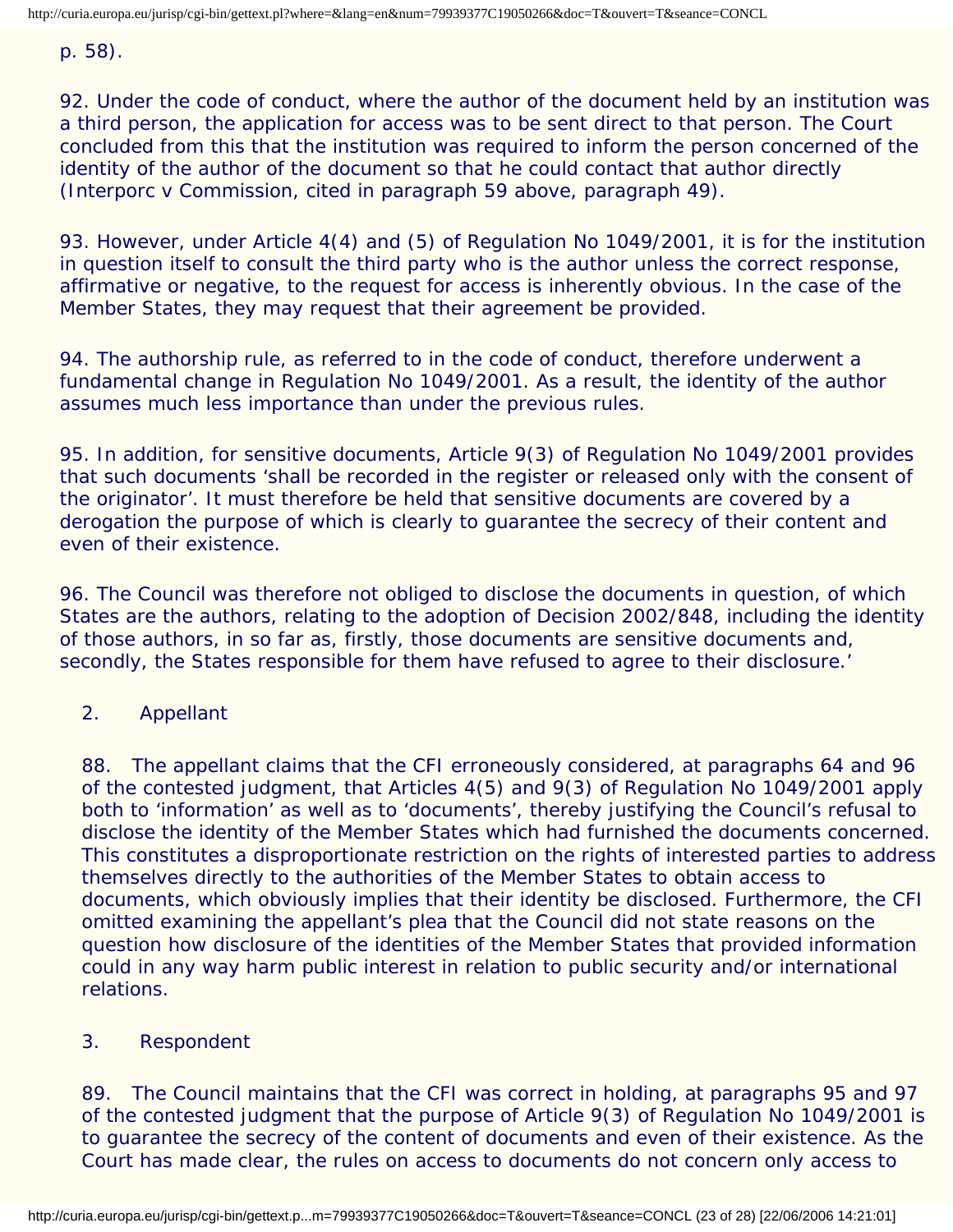<span id="page-23-0"></span>http://curia.europa.eu/jurisp/cgi-bin/gettext.pl?where=&lang=en&num=79939377C19050266&doc=T&ouvert=T&seance=CONCL

documents as such, but rather the information contained in them. [\(21\)](#page-27-0) The identity of the author of a document is clearly an element of information contained in the document and thus subject to the same rules as the document as such.

<span id="page-23-1"></span>90. As regards the appellant's submission that the CFI did not examine his plea that the Council did not state reasons how disclosure of the identity of the Member States that provided information could harm the public interest, the Council reiterates that it is sufficient to indicate that the national authorities had requested that it not be disclosed, as the institution is bound by such a request. ([22\)](#page-27-1) It is neither obliged to assess the reasons given by the author, nor is it under any duty to explain the reasons which led the Member State in question to make the request pursuant to Article 4(5) of Regulation No 1049/2001, since that provision does not oblige Member States to give reasons for such a request. These considerations apply *a fortiori* to sensitive documents which are protected by law under Article 9(3) of the regulation, without an express request by the Member State concerned.

#### 4. Assessment

91. The issue raised by the fifth plea in law is whether there is an obligation on the part of the Council to disclose the identity of Member States having provided documents following its decision to deny access to them on the grounds that they are covered by the mandatory exceptions of Article 4(1)(a) of Regulation No 1049/2001.

92. The appellant essentially contends that as the identity of a Member State is 'information' and not a 'document' and the regulation only concerns access to documents, there were no grounds for the Council's refusal to reveal the identity of the Member States concerned. The Council opposes this interpretation and agrees with the CFI that, where under Article 9(3) of Regulation No 1049/2001 the originator of a sensitive document may prevent this document being included recorded in the public register referred to in Article 11 of the regulation, the purpose of this provision is to guarantee the secrecy of their content and even of their existence.

93. Although the appellant may be correct in pointing out that there is no provision in Regulation No 1049/2001 prohibiting the Council to disclose the identity of a Member State having provided a document, the question raised by the fifth plea in law should be answered having regard to the system laid down in the regulation in respect of sensitive documents.

94. As regards third party documents, which are defined as documents originating outside the institutions and therefore include documents provided by the Member States, Article 4(4) of Regulation No 1049/2001 provides that the institution shall consult with the third party concerned with a view to assessing whether an exception laid down in Article 4(1) or (2) of the regulation applies to that document. Article 4(5) of the regulation permits the Member States to request that a document originating from it not be disclosed without its prior agreement. Sensitive documents, according to Article 9(3) of the regulation, may only be recorded in the public register or released with the consent of the originator.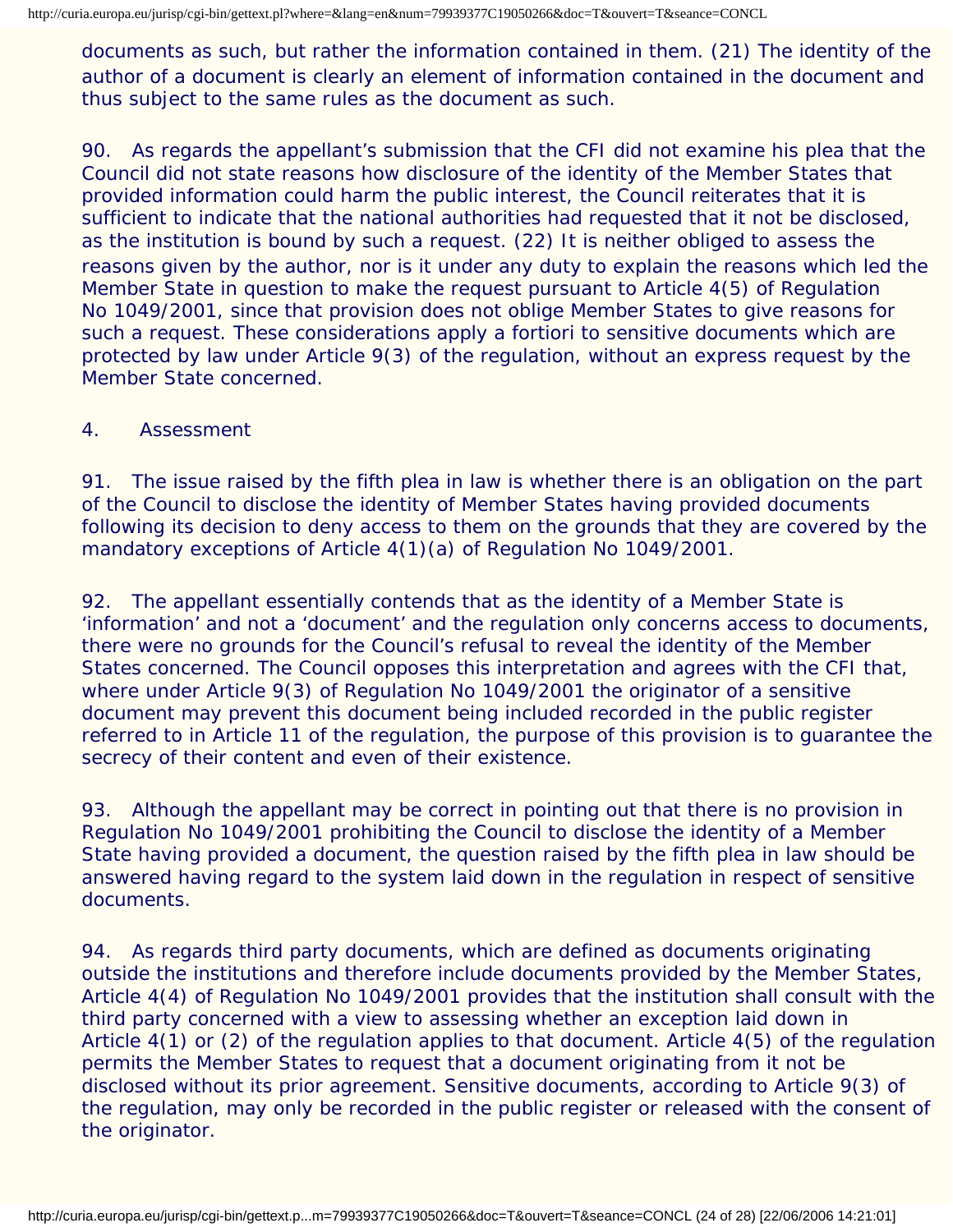95. It is clear from these provisions that where access to a document originating in a Member State and held by an institution is sought, rather than referring the applicant to the Member State concerned, it is the institution which must consult with that Member State in order to determine whether the application can be granted. This procedure already indicates that the identity of the Member State having provided the document is regarded as an element which is covered by the exceptions laid down in Article 4 of the regulation.

96. Where the document is sensitive in character, the originator of the document retains complete control over the question of disclosure and even of its being registered. As this necessarily entails, as was established at paragraph 95 of the contested judgment, that the very existence of the document is not made known, it evidently means that the identity of the originator cannot be disclosed.

97. In addition, the distinction made by the appellant between 'information' and 'documents' is artificial, as access to a document is obviously only requested in order gain access to its contents. The Council observes correctly that the identity of the author of a document is itself an element of information contained in it. As the identity of the author may be one of the reasons for maintaining the confidentiality of the document, its disclosure must be subject to the same rules as those regarding the disclosure of the document itself.

98. Although this implies that the appellant is denied access to information enabling him to apply to the national authorities concerned, I do not consider that this unduly restricts his right to legal protection. This is adequately guaranteed by the procedure under Regulation No 1049/2001 and the subsequent scrutiny by the Community courts.

99. I conclude therefore that the fifth plea in law cannot be upheld.

## **VII – Conclusion**

100. In view of the foregoing observations, I would suggest that the Court:

dismiss the application as unfounded in so far as it seeks the annulment of the Judgment of the Court of First Instance of 26 April 2005 in Joined Cases T •110/03, T•150/03 and T•405/03;

dismiss the application as inadmissible in so far as it seeks the annulment of the Council's decisions refusing access to the documents requested;

order the appellant to pay the costs.

<span id="page-24-1"></span><span id="page-24-0"></span>[1](#page-0-0) – Original language: English.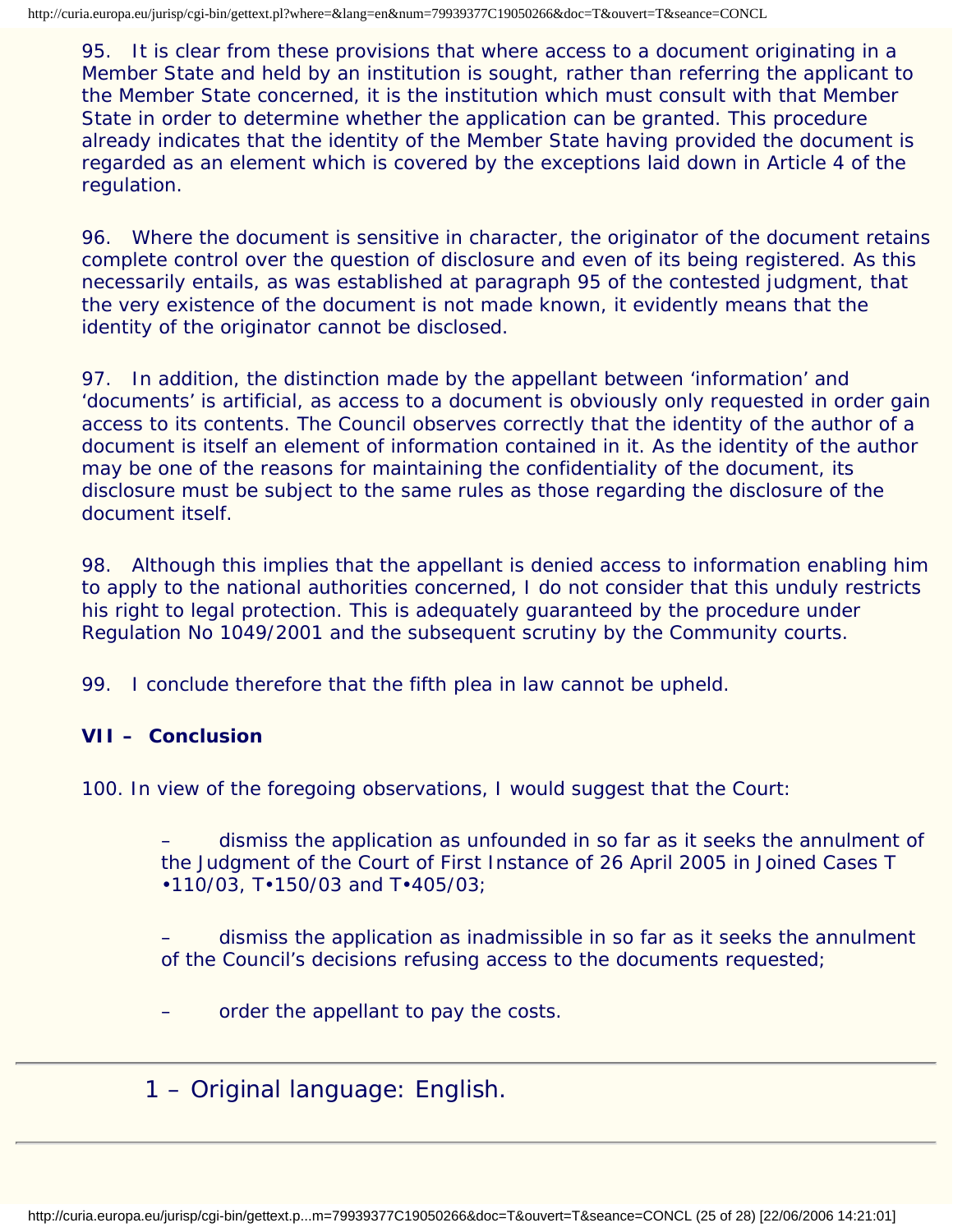# [2](#page-0-1) – [2005] ECR II•000.

<span id="page-25-0"></span>[3](#page-0-2) – Council Regulation No 2580/2001 of 27 December 2001 on specific restrictive measures directed against certain persons and entities with a view to combating terrorism, OJ 2002 L 344, p. 70.

<span id="page-25-1"></span>[4](#page-1-0) – OJ 2003 C 101, p. 41.

<span id="page-25-2"></span>[5](#page-1-1) – Regulation No 1049/2001 of the European Parliament and of the Council of 30 May 2001 regarding public access to European Parliament, Council and Commission documents, OJ 2001 L 145, p. 43

<span id="page-25-3"></span>[6](#page-5-0) – Cf, inter alia, C•199/92 P *Hüls* v *Commission* [1999] ECR I •4287, paragraph 92 and C•198/99 P *Ensidesa* v *Commission* [2003] ECR I•11111, paragraph 32.

<span id="page-25-4"></span>[7](#page-5-1) – Case T•14/98 *Hautala* v *Council* [1999] ECR II•2489, at paragraph 71.

<span id="page-25-5"></span>[8](#page-5-1) – Case T•211/00 *Kuijer* v *Council* [2002] ECR II•485, at paragraph 53.

<span id="page-25-6"></span>[9](#page-6-0) – The third paragraph of this Article provides: 'Where a document to which access has been denied by a Community institution has been produced before the Court of First Instance in proceedings relating to the legality of that denial, that document shall not be communicated to the other parties.'

<span id="page-25-7"></span>[10](#page-6-1) – Cited in footnote 7.

<span id="page-25-8"></span>[11](#page-6-2) – See *Hautala*, at paragraph 67 of the CFI's judgment.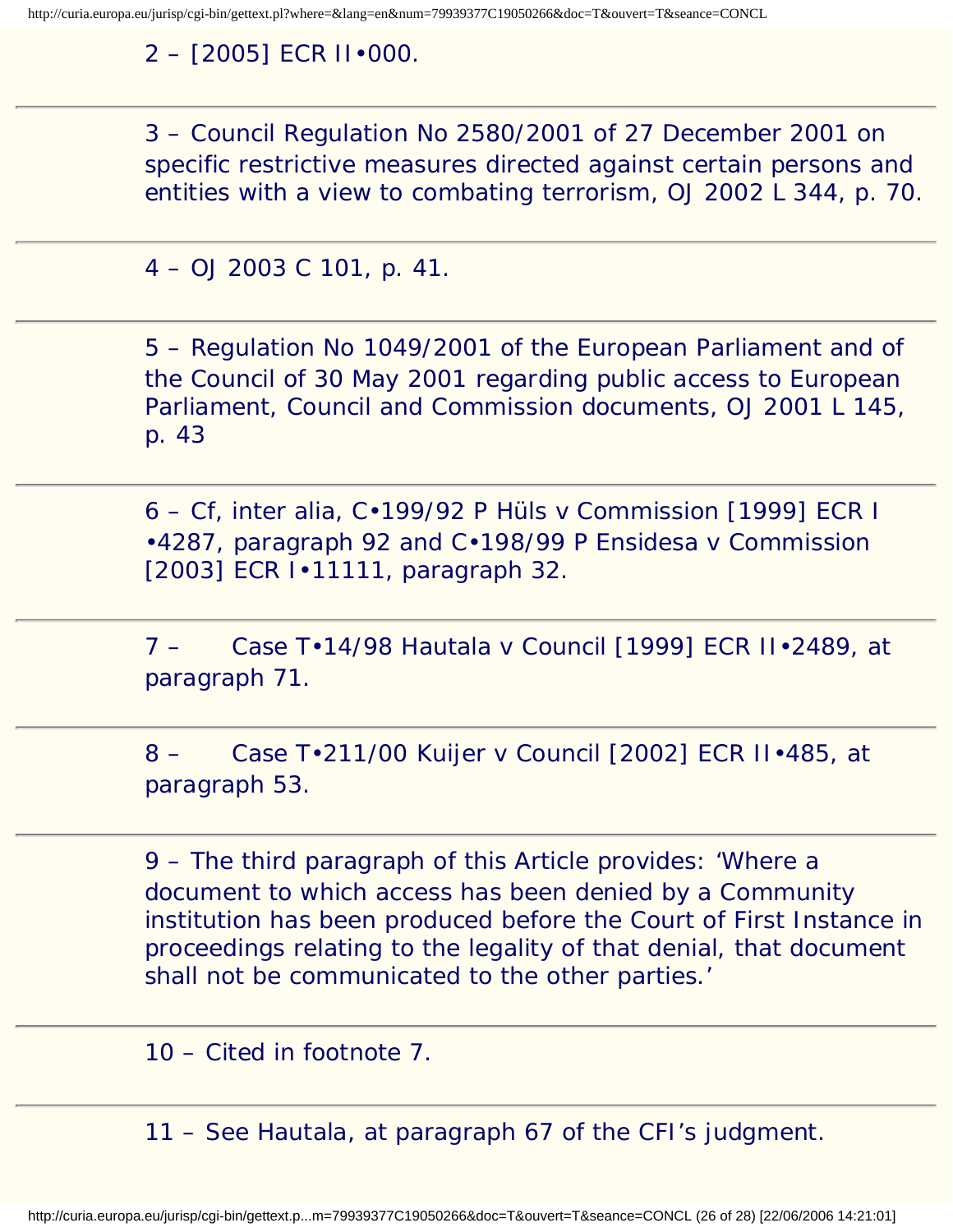<span id="page-26-0"></span>[12](#page-7-0) – See the previous footnote.

<span id="page-26-1"></span>[13](#page-7-1) – Case C•353/99 P *Council* v *Hautala* [2001] ECR I•9565.

<span id="page-26-2"></span>[14](#page-8-0) – Cf. paragraph 2 of the preamble to Regulation No 1049/2001: 'Openness enables citizens to participate more closely in the decision•making process and guarantees that the administration enjoys greater legitimacy and is more effective and more accountable to the citizen in a democratic system. Openness contributes to strengthening the principles of democracy and respect for fundamental rights as laid down in Article 6 of the EU Treaty and in the Charter of Fundamental Rights of the European Union.'

<span id="page-26-3"></span>[15](#page-8-1) – Paragraph 4 of the preamble to Regulation No 1049/2001 (emphasis added).

<span id="page-26-4"></span>[16](#page-8-2) – Paragraph 11 of the preamble to Regulation No 1049/2001 (emphasis added).

<span id="page-26-5"></span>[17](#page-13-0) – See paragraphs 74 to 78 of the contested judgment.

<span id="page-26-6"></span>[18](#page-17-0) – See, inter alia, Case C•41/00 P *Interporc* v *Commission* [2003] ECR I•2125, paragraph 55.

<span id="page-26-7"></span>[19](#page-18-0) – The CFI cites by analogy, Joined Cases C•174/98 P and C •189/98 P *Netherlands and Van der Wal* v *Commission* [2000] ECR I•1, paragraph 24 and T•105/95 *WWF UK* v *Commission*, [1997] ECR II•313, paragraph 65.

<span id="page-26-8"></span>[20](#page-20-0) – Judgment of the European Court of Human Rights of 10 February 1995, Series A, No 308, § 36.